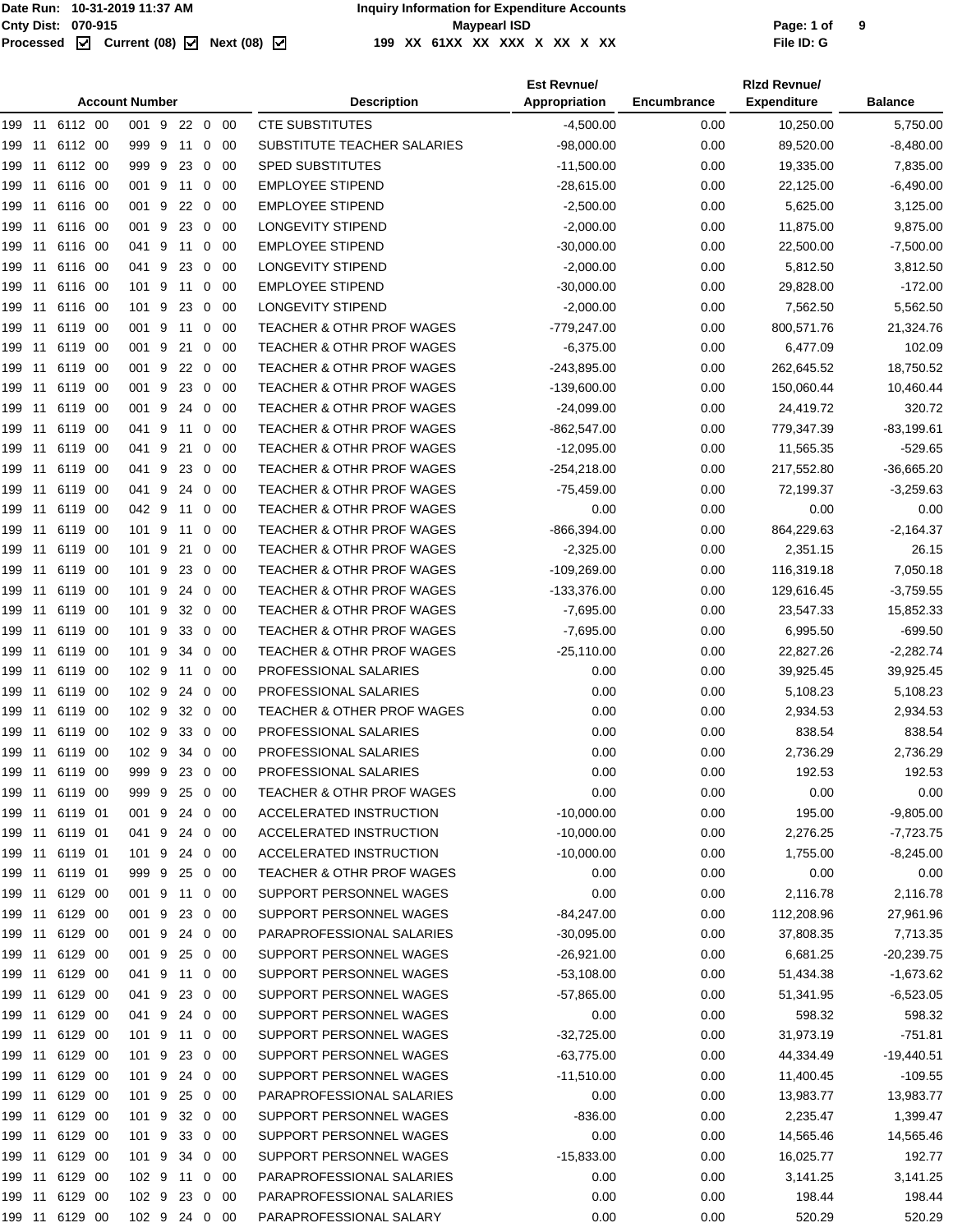#### Cnty Dist: 070-915<br> **Processed M** Current (08) Mext (08) M and the Maypearl ISD<br>
Processed M Current (08) M Next (08) M 199 XX 61XX XX XX X XX X XX **199 XX 61XX XX XXX X XX X XX File ID: G**

|        |      |                |     | <b>Account Number</b> |         |              |             | <b>Description</b>                 | <b>Est Revnue/</b><br>Appropriation | Encumbrance | <b>Rizd Revnue/</b><br><b>Expenditure</b> | <b>Balance</b> |
|--------|------|----------------|-----|-----------------------|---------|--------------|-------------|------------------------------------|-------------------------------------|-------------|-------------------------------------------|----------------|
|        |      | 199 11 6129 00 |     | 102 9                 | 32 0 00 |              |             | PARAPROFESSIONAL SALARIES          | 0.00                                | 0.00        | 0.00                                      | 0.00           |
| 199 11 |      | 6129           | -03 | 999 9                 | 25      | 0            | -00         | SUPPORT PERSONNEL WAGES            | $-2,000.00$                         | 0.00        | 1,425.03                                  | $-574.97$      |
| 199 11 |      | 6141           | -00 | 001 9 11              |         |              | $0\quad00$  | <b>SOCIAL SECURITY</b>             | $-10,498.00$                        | 0.00        | 11,283.17                                 | 785.17         |
| 199 11 |      | 6141 00        |     | 001 9                 | 21      | 0            | -00         | SOCIAL SECURITY/MEDICARE           | $-92.00$                            | 0.00        | 93.89                                     | 1.89           |
| 199 11 |      | 6141 00        |     | 001 9                 | 22 0    |              | -00         | SOCIAL SECURITY                    | $-3,140.00$                         | 0.00        | 3,620.97                                  | 480.97         |
| 199 11 |      | 6141 00        |     | 001 9                 | 23 0 00 |              |             | <b>FICA SPECIAL ED</b>             | $-3,145.00$                         | 0.00        | 3,880.93                                  | 735.93         |
| 199    | 11   | 6141 00        |     | 001 9                 | 24      |              | $0\quad 00$ | <b>SOCIAL SECURITY</b>             | $-744.00$                           | 0.00        | 870.72                                    | 126.72         |
| 199 11 |      | 6141 00        |     | 001 9                 | 25      | 0            | -00         | SOCIAL SECURITY/MEDICARE           | $-375.00$                           | 0.00        | 95.70                                     | $-279.30$      |
| 199 11 |      | 6141           | -00 | 041 9                 | 11      |              | $0\quad 00$ | <b>SOCIAL SECURITY</b>             | $-12,329.00$                        | 0.00        | 11,551.84                                 | -777.16        |
| 199 11 |      | 6141 00        |     | 041 9                 | 21      | 0            | -00         | SOCIAL SECURITY/MEDICARE           | $-151.00$                           | 0.00        | 144.95                                    | $-6.05$        |
| 199 11 |      | 6141 00        |     | 041 9                 | 23      | 0            | -00         | SPEC ED SOCIAL SECURITY            | $-4,379.00$                         | 0.00        | 3,853.17                                  | $-525.83$      |
| 199 11 |      | 6141 00        |     | 041 9                 | 24      |              | $0\quad 00$ | SOCIAL SECURITY/MEDICARE           | -933.00                             | 0.00        | 909.31                                    | $-23.69$       |
| 199 11 |      | 6141           | -00 | 101 9                 | 11      | 0            | -00         | <b>SOCIAL SECURITY</b>             | $-11,777.00$                        | 0.00        | 11,944.76                                 | 167.76         |
| 199 11 |      | 6141           | -00 | 101 9                 | 21      | 0            | 00          | SOCIAL SECURITY/MEDICARE           | $-30.00$                            | 0.00        | 30.39                                     | 0.39           |
| 199    | - 11 | 6141           | -00 | 101 9                 | 23      |              | $0\quad 00$ | SOCIAL SECURITY                    | $-2,235.00$                         | 0.00        | 2,187.23                                  | $-47.77$       |
| 199 11 |      | 6141 00        |     | 101 9                 | 24      | $\mathbf 0$  | - 00        | SOCIAL SECURITY                    | $-1,868.00$                         | 0.00        | 1,903.39                                  | 35.39          |
| 199 11 |      | 6141 00        |     | 101 9                 | 25      | $\mathbf 0$  | -00         | SOCIAL SECURITY/MEDICARE           | 0.00                                | 0.00        | 202.75                                    | 202.75         |
| 199 11 |      | 6141 00        |     | 101 9                 | 32 0 00 |              |             | SOCIAL SECURITY/MEDICARE           | $-105.00$                           | 0.00        | 250.86                                    | 145.86         |
| 199 11 |      | 6141 00        |     | 101 9                 | 33      |              | $0\quad00$  | SOCIAL SECURITY/MEDICARE           | $-93.00$                            | 0.00        | 276.23                                    | 183.23         |
| 199 11 |      | 6141 00        |     | 101 9                 | 34      | $\mathbf{0}$ | - 00        | SOCIAL SECURITY/MEDICARE           | -519.00                             | 0.00        | 494.53                                    | $-24.47$       |
| 199 11 |      | 6141           | -00 | 102 9                 | 11      |              | $0\quad00$  | SOCIAL SECURITY/MEDICARE           | 0.00                                | 0.00        | 550.98                                    | 550.98         |
| 199 11 |      | 6141 00        |     | 102 9                 | 23      |              | $0\quad 00$ | SOCIAL SECURITY/MEDICARE           | 0.00                                | 0.00        | 2.88                                      | 2.88           |
| 199 11 |      | 6141 00        |     | 102 9                 | 24      | $\mathbf 0$  | -00         | SOCIAL SECURITY/MEDICARE           | 0.00                                | 0.00        | 71.12                                     | 71.12          |
| 199 11 |      | 6141 00        |     | 102 9                 | 32 0 00 |              |             | SOCIAL SECURITY/MEDICARE           | 0.00                                | 0.00        | 40.73                                     | 40.73          |
| 199 11 |      | 6141           | -00 | 102 9                 | 33      | $\mathbf 0$  | -00         | SOCIAL SECURITY/MEDICARE           | 0.00                                | 0.00        | 10.35                                     | 10.35          |
| 199    | 11   | 6141           | -00 | 102 <sub>9</sub>      | 34      | 0            | 00          | SOCIAL SECURITY/MEDICARE           | 0.00                                | 0.00        | 33.76                                     | 33.76          |
| 199    | 11   | 6141           | -00 | 999 9                 | 11      | 0            | -00         | SOCIAL SECURITY/MEDICARE           | 0.00                                | 0.00        | 1,213.70                                  | 1,213.70       |
| 199 11 |      | 6141 00        |     | 999 9                 | 23      | 0            | -00         | SOCIAL SECURITY/MEDICARE           | 0.00                                | 0.00        | 281.50                                    | 281.50         |
| 199 11 |      | 6141 01        |     | 001 9                 | 24      | 0            | -00         | SOCIAL SECURITY/MEDICARE           | 0.00                                | 0.00        | 2.75                                      | 2.75           |
| 199 11 |      | 6141 01        |     | 041 9                 | 24 0 00 |              |             | SOCIAL SECURITY/MEDICARE           | 0.00                                | 0.00        | 30.62                                     | 30.62          |
| 199 11 |      | 6141 01        |     | 101 9                 | 24      | $\mathbf 0$  | -00         | SOCIAL SECURITY/MEDICARE           | 0.00                                | 0.00        | 23.63                                     | 23.63          |
|        |      | 199 11 6141 03 |     | 999 9                 | 25 0 00 |              |             | SOCIAL SECURITY/MEDICARE           | $-28.00$                            | 0.00        | 20.47                                     | $-7.53$        |
|        |      | 199 11 6142 00 |     | 001 9 11 0 00         |         |              |             | <b>GROUP HEALTH &amp; LIFE INS</b> | $-35,636.00$                        | 0.00        | 32,899.19                                 | $-2,736.81$    |
|        |      | 199 11 6142 00 |     | 001 9                 | 21 0 00 |              |             | <b>GROUP HEALTH &amp; LIFE INS</b> | $-1.00$                             | 0.00        | 0.71                                      | $-0.29$        |
|        |      | 199 11 6142 00 |     | 001 9                 | 22 0 00 |              |             | <b>GROUP HEALTH &amp; LIFE INS</b> | $-13,729.00$                        | 0.00        | 14,793.45                                 | 1,064.45       |
|        |      | 199 11 6142 00 |     | 001 9 23 0 00         |         |              |             | <b>GROUP HEALTH</b>                | $-7,553.00$                         | 0.00        | 8,960.51                                  | 1,407.51       |
|        |      | 199 11 6142 00 |     | 001 9                 | 24 0 00 |              |             | <b>GROUP HEALTH &amp; LIFE INS</b> | $-4,548.00$                         | 0.00        | 4,927.48                                  | 379.48         |
|        |      | 199 11 6142 00 |     | 001 9                 | 25 0 00 |              |             | <b>GROUP HEALTH &amp; LIFE INS</b> | $-3,167.00$                         | 0.00        | 331.21                                    | $-2,835.79$    |
|        |      | 199 11 6142 00 |     | 041 9 11 0 00         |         |              |             | <b>GROUP HEALTH &amp; LIFE INS</b> | $-48,188.00$                        | 0.00        | 44,985.60                                 | $-3,202.40$    |
|        |      | 199 11 6142 00 |     | 041 9                 | 21      |              | $0\quad00$  | <b>GROUP HEALTH &amp; LIFE INS</b> | $-814.00$                           | 0.00        | 814.41                                    | 0.41           |
|        |      | 199 11 6142 00 |     | 041 9                 | 23 0 00 |              |             | <b>GROUP HEALTH</b>                | $-11,176.00$                        | 0.00        | 9,999.78                                  | $-1,176.22$    |
|        |      | 199 11 6142 00 |     | 041 9 24 0 00         |         |              |             | <b>GROUP HEALTH &amp; LIFE INS</b> | $-4,265.00$                         | 0.00        | 4,193.23                                  | $-71.77$       |
|        |      | 199 11 6142 00 |     | 101 9 11              |         |              | $0\quad 00$ | <b>GROUP HEALTH &amp; LIFE INS</b> | $-41,041.00$                        | 0.00        | 44,684.77                                 | 3,643.77       |
|        |      | 199 11 6142 00 |     | 101 9                 | 21 0 00 |              |             | <b>GROUP HEALTH &amp; LIFE INS</b> | $-165.00$                           | 0.00        | 165.40                                    | 0.40           |
|        |      | 199 11 6142 00 |     | 101 9 23 0 00         |         |              |             | <b>GROUP HEALTH &amp; LIFE INS</b> | $-15,233.00$                        | 0.00        | 11,926.81                                 | $-3,306.19$    |
|        |      | 199 11 6142 00 |     | 101 9                 | 24 0 00 |              |             | <b>GROUP HEALTH &amp; LIFE INS</b> | $-6,925.00$                         | 0.00        | 7,819.23                                  | 894.23         |
|        |      | 199 11 6142 00 |     | 101 9                 | 25 0 00 |              |             | <b>GROUP HEALTH &amp; LIFE INS</b> | 0.00                                | 0.00        | 4.64                                      | 4.64           |
|        |      | 199 11 6142 00 |     | 101 9 32 0 00         |         |              |             | <b>GROUP HEALTH &amp; LIFE INS</b> | -794.00                             | 0.00        | 2,171.14                                  | 1,377.14       |
|        |      | 199 11 6142 00 |     | 101 9                 | 33 0 00 |              |             | <b>GROUP HEALTH &amp; LIFE INS</b> | $-628.00$                           | 0.00        | 3,933.75                                  | 3,305.75       |
|        |      | 199 11 6142 00 |     | 101 9                 | 34 0 00 |              |             | <b>GROUP HEALTH &amp; LIFE INS</b> | $-5,189.00$                         | 0.00        | 5,189.36                                  | 0.36           |
|        |      | 199 11 6142 03 |     | 999 9 25 0 00         |         |              |             | <b>GROUP HEALTH &amp; LIFE INS</b> | $-140.00$                           | 0.00        | 58.50                                     | $-81.50$       |
| 199 11 |      | 6143 00        |     | 001 9 11              |         |              | $0\quad00$  | WORKMENS COMPENSATION              | $-20,000.00$                        | 0.00        | 17,316.99                                 | $-2,683.01$    |
|        |      | 199 11 6143 00 |     | 041 9 11              |         |              | $0\quad 00$ | WORKMENS COMPENSATION              | $-6,000.00$                         | 0.00        | 5,661.47                                  | $-338.53$      |
|        |      | 199 11 6143 00 |     | 101 9 11 0 00         |         |              |             | <b>WORKMENS COMPENSATION</b>       | $-15,836.69$                        | 0.00        | 13,211.19                                 | $-2,625.50$    |
|        |      | 199 11 6143 00 |     | 101 9 25 0 00         |         |              |             | <b>WORKERS' COMPENSATION</b>       | 0.00                                | 0.00        | 0.00                                      | 0.00           |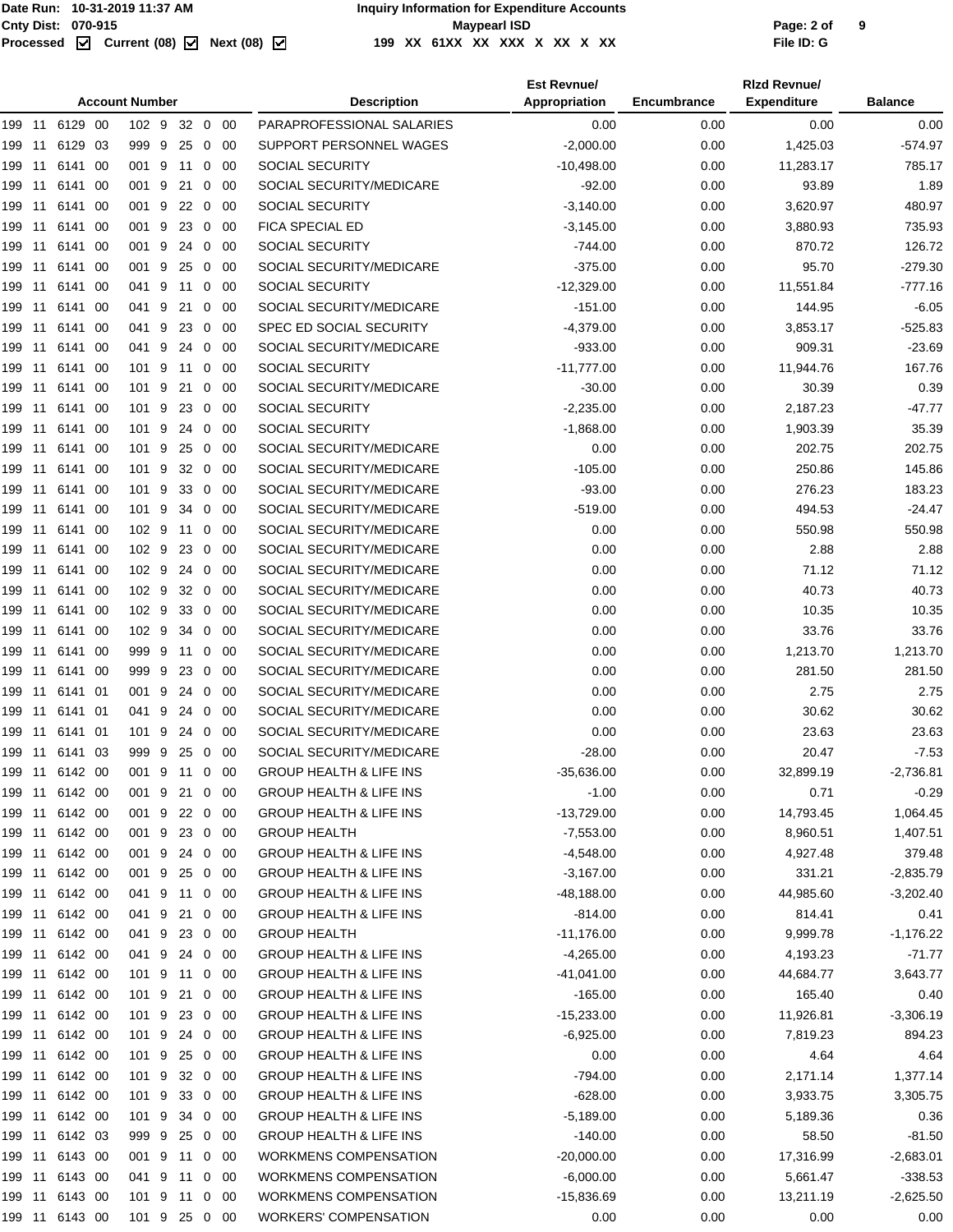|        |     |                |      | <b>Account Number</b> |                 |                |             | <b>Description</b>                 | <b>Est Revnue/</b><br>Appropriation | <b>Encumbrance</b> | <b>Rizd Revnue/</b><br><b>Expenditure</b> | <b>Balance</b> |
|--------|-----|----------------|------|-----------------------|-----------------|----------------|-------------|------------------------------------|-------------------------------------|--------------------|-------------------------------------------|----------------|
|        |     | 199 11 6144 00 |      | 001 9 11 0 00         |                 |                |             | TRS ON BEHALF                      | $-53,160.00$                        | 0.00               | 58,516.00                                 | 5,356.00       |
| 199 11 |     | 6144           | -00  | 001 9                 | 21              | 0              | -00         | TRS ON-BEHALF BENEFIT              | $-481.00$                           | 0.00               | 432.52                                    | $-48.48$       |
| 199 11 |     | 6144 00        |      | 001 9                 | 22 0            |                | -00         | TRS ON BEHALF                      | $-16,407.00$                        | 0.00               | 16,306.62                                 | -100.38        |
| 199 11 |     | 6144 00        |      | 001 9                 | 23              | $\mathbf 0$    | -00         | TRS ON BEHALF                      | $-13,148.00$                        | 0.00               | 13,565.16                                 | 417.16         |
| 199 11 |     | 6144 00        |      | 001 9                 | 24 0            |                | -00         | <b>TRS ON BEHALF</b>               | $-4,205.00$                         | 0.00               | 4,197.12                                  | $-7.88$        |
| 199 11 |     | 6144 00        |      | 001 9                 | 25              | 0              | -00         | TRS/TRS CARE ON BEHALF PAYMENT     | $-2,167.00$                         | 0.00               | 509.95                                    | $-1,657.05$    |
| 199    | 11  | 6144           | 00   | 041 9                 | 11              | 0              | 00          | <b>TRS ON BEHALF</b>               | $-65,585.00$                        | 0.00               | 53,757.61                                 | $-11,827.39$   |
| 199    | -11 | 6144           | 00   | 041 9                 | 21              | 0              | 00          | TRS ON-BEHALF BENEFIT              | $-847.00$                           | 0.00               | 660.01                                    | $-186.99$      |
| 199 11 |     | 6144 00        |      | 041 9                 | 23              | $\overline{0}$ | -00         | TRS ON BEHALF                      | $-21,690.00$                        | 0.00               | 17,233.31                                 | $-4,456.69$    |
| 199 11 |     | 6144 00        |      | 041 9                 | 24              | 0              | 00          | TRS ON BEHALF                      | $-5,300.00$                         | 0.00               | 4,753.42                                  | $-546.58$      |
| 199 11 |     | 6144 00        |      | 101 9                 | 11 <sub>0</sub> |                | -00         | <b>TRS ON BEHALF</b>               | $-66,952.00$                        | 0.00               | 60,068.85                                 | $-6,883.15$    |
| 199 11 |     | 6144 00        |      | 101 9                 | 21              | 0              | -00         | TRS ON-BEHALF BENEFIT              | $-176.00$                           | 0.00               | 156.18                                    | $-19.82$       |
| 199    | 11  | 6144           | 00   | 101 9                 | 23              | 0              | 00          | TRS ON BEHALF                      | $-13,253.00$                        | 0.00               | 10,021.28                                 | $-3,231.72$    |
| 199 11 |     | 6144           | -00  | 101 9                 | 24              | 0              | 00          | TRS ON BEHALF                      | $-10,732.00$                        | 0.00               | 10,115.67                                 | $-616.33$      |
| 199 11 |     | 6144 00        |      | 101 9                 | 25              | $\overline{0}$ | -00         | TRS ON-BEHALF BENEFIT              | 0.00                                | 0.00               | 1,013.68                                  | 1,013.68       |
| 199 11 |     | 6144 00        |      | 101 9                 | 32              | 0              | 00          | TRS/TRS CARE ON BEHALF PAYMENT     | $-634.00$                           | 0.00               | 1,766.79                                  | 1,132.79       |
| 199 11 |     | 6144 00        |      | 101 9                 | 330             |                | - 00        | TRS ON-BEHALF BENEFIT              | $-567.00$                           | 0.00               | 1,666.76                                  | 1,099.76       |
| 199 11 |     | 6144 00        |      | 101 9                 | 34              | 0              | -00         | TRS/TRS CARE ON BEHALF PAYMENT     | $-3,124.00$                         | 0.00               | 2,803.38                                  | $-320.62$      |
| 199    | 11  | 6144           | 00   | 999 9                 | 11              | 0              | 00          | TRS ON-BEHALF BENEFIT              | 0.00                                | 0.00               | 95.29                                     | 95.29          |
| 199    | -11 | 6144           | -00  | 999 9                 | 23              | 0              | 00          | TRS ON-BEHALF BENEFIT              | 0.00                                | 0.00               | 16.95                                     | 16.95          |
| 199 11 |     | 6144 01        |      | 001 9                 | 24              | $\overline{0}$ | -00         | TRS ON-BEHALF BENEFIT              | 0.00                                | 0.00               | 11.94                                     | 11.94          |
| 199 11 |     | 6144 01        |      | 041 9                 | 24              | 0              | 00          | TRS ON-BEHALF BENEFIT              | 0.00                                | 0.00               | 145.93                                    | 145.93         |
| 199 11 |     | 6144 01        |      | 101 9                 | 24              | $\overline{0}$ | 00          | TRS ON-BEHALF BENEFIT              | 0.00                                | 0.00               | 115.46                                    | 115.46         |
| 199 11 |     | 6144 03        |      | 9999                  | 25              | 0              | -00         | TRS ON BEHALF PAYMENT              | $-161.00$                           | 0.00               | 108.03                                    | $-52.97$       |
| 199    | 11  | 6145           | - 00 | 101 9                 | 25              | 0              | 00          | UNEMPLOYMENT COMPENSATION          | 0.00                                | 0.00               | 0.00                                      | 0.00           |
| 199 11 |     | 6146           | - 00 | 001 9                 | 11              | 0              | 00          | <b>TEACHER RETIREMENT</b>          | $-26,906.00$                        | 0.00               | 27,834.60                                 | 928.60         |
| 199 11 |     | 6146 00        |      | 001 9                 | 21              | 0              | -00         | <b>TEACHER RETIREMENT/TRS CARE</b> | $-169.00$                           | 0.00               | 169.62                                    | 0.62           |
| 199 11 |     | 6146 00        |      | 001 9                 | 22              | $\mathbf 0$    | -00         | <b>TRS</b>                         | $-8,004.00$                         | 0.00               | 8,454.25                                  | 450.25         |
| 199 11 |     | 6146 00        |      | 001 9                 | 23 0            |                | - 00        | <b>TRS</b>                         | $-20.253.00$                        | 0.00               | 24,220.43                                 | 3,967.43       |
| 199 11 |     | 6146 00        |      | 001 9                 | 24 0            |                | - 00        | <b>TRS</b>                         | $-1,345.00$                         | 0.00               | 1,495.31                                  | 150.31         |
| 199 11 |     | 6146           | - 00 | 001 9                 | 25              | 0              | 00          | TEACHER RETIREMENT/TRS CARE        | $-606.00$                           | 0.00               | 156.20                                    | $-449.80$      |
|        |     | 199 11 6146 00 |      | 041 9 11 0 00         |                 |                |             | <b>TRS MATCHING</b>                | $-26,169.00$                        | 0.00               | 25,207.17                                 | $-961.83$      |
| 199 11 |     | 6146 00        |      | 041 9 21 0            |                 |                | 00          | TEACHER RETIREMENT/TRS CARE        | $-311.00$                           | 0.00               | 387.59                                    | 76.59          |
| 199 11 |     | 6146 00        |      | 041 9                 | 23 0 00         |                |             | PAYROLL EXPENDITURES CREATE        | $-11,753.00$                        | 0.00               | 9,894.71                                  | $-1,858.29$    |
| 199 11 |     | 6146 00        |      | 041 9                 | 24 0 00         |                |             | <b>TEACHER RETIREMENT/TRS CARE</b> | $-2,222.00$                         | 0.00               | 2,236.02                                  | 14.02          |
| 199 11 |     | 6146 00        |      | 101 9 11 0 00         |                 |                |             | <b>TEACHER RETIREMENT</b>          | $-24,495.00$                        | 0.00               | 24,716.33                                 | 221.33         |
| 199 11 |     | 6146 00        |      | 101 9                 | 21              | 0              | - 00        | TEACHER RETIREMENT/TRS CARE        | $-61.00$                            | 0.00               | 61.84                                     | 0.84           |
| 199 11 |     | 6146 00        |      | 101 9                 | 23 0            |                | - 00        | <b>TEACHER RETIREMENT</b>          | $-4,421.00$                         | 0.00               | 4,343.39                                  | $-77.61$       |
| 199 11 |     | 6146 00        |      | 101 9                 | 24 0 00         |                |             | <b>TEACHER RETIREMENT</b>          | $-3,907.00$                         | 0.00               | 4,094.09                                  | 187.09         |
| 199 11 |     | 6146 00        |      | 101 9                 | 25              |                | $0\quad 00$ | <b>TEACHER RETIREMENT/TRS CARE</b> | 0.00                                | 0.00               | 315.23                                    | 315.23         |
| 199 11 |     | 6146 00        |      | 101 9                 | 32 0 00         |                |             | <b>TEACHER RETIREMENT/TRS CARE</b> | $-233.00$                           | 0.00               | 611.55                                    | 378.55         |
| 199 11 |     | 6146 00        |      | 101 9                 | 33 0 00         |                |             | <b>TEACHER RETIREMENT/TRS CARE</b> | $-214.00$                           | 0.00               | 559.16                                    | 345.16         |
| 199 11 |     | 6146 00        |      | 101 9                 | 34              | 0              | -00         | <b>TEACHER RETIREMENT/TRS CARE</b> | $-1,055.00$                         | 0.00               | 1,041.80                                  | $-13.20$       |
|        |     | 199 11 6146 00 |      | 102 9 11 0            |                 |                | - 00        | <b>TEACHER RETIREMENT/TRS CARE</b> | 0.00                                | 0.00               | 322.99                                    | 322.99         |
| 199 11 |     | 6146 00        |      | 102 9                 | 23 0 00         |                |             | <b>TEACHER RETIREMENT/TRS CARE</b> | 0.00                                | 0.00               | 1.49                                      | 1.49           |
| 199 11 |     | 6146 00        |      | 102 9                 | 24 0 00         |                |             | TEACHER RETIREMENT/TRS CARE        | 0.00                                | 0.00               | 42.22                                     | 42.22          |
| 199 11 |     | 6146 00        |      | 102 9                 | 32 0 00         |                |             | <b>TEACHER RETIREMENT/TRS CARE</b> | 0.00                                | 0.00               | 22.01                                     | 22.01          |
| 199 11 |     | 6146 00        |      | 102 9                 | 33 0 00         |                |             | <b>TEACHER RETIREMENT/TRS CARE</b> | 0.00                                | 0.00               | 6.29                                      | 6.29           |
| 199 11 |     | 6146 00        |      | 102 9                 | 34              | 0              | - 00        | TEACHER RETIREMENT/TRS CARE        | 0.00                                | 0.00               | 20.52                                     | 20.52          |
| 199 11 |     | 6146 00        |      | 999 9                 | 11 0            |                | - 00        | TEACHER RETIREMENT/TRS CARE        | 0.00                                | 0.00               | 30.69                                     | 30.69          |
| 199 11 |     | 6146 00        |      | 999 9                 | 23 0 00         |                |             | <b>TEACHER RETIREMENT/TRS CARE</b> | 0.00                                | 0.00               | 139.00                                    | 139.00         |
| 199 11 |     | 6146 01        |      | 001 9                 | 24              |                | $0\quad 00$ | TEACHER RETIREMENT/TRS CARE        | 0.00                                | 0.00               | 6.12                                      | 6.12           |
| 199 11 |     | 6146 01        |      | 041 9                 | 24 0 00         |                |             | TEACHER RETIREMENT/TRS CARE        | 0.00                                | 0.00               | 65.94                                     | 65.94          |
| 199 11 |     | 6146 01        |      | 101 9 24 0 00         |                 |                |             | <b>TEACHER RETIREMENT/TRS CARE</b> | 0.00                                | 0.00               | 43.82                                     | 43.82          |
| 199 11 |     | 6146 03        |      | 999 9 25 0 00         |                 |                |             | TEACHER RETIREMENT/TRS CARE        | -45.00                              | 0.00               | 33.19                                     | $-11.81$       |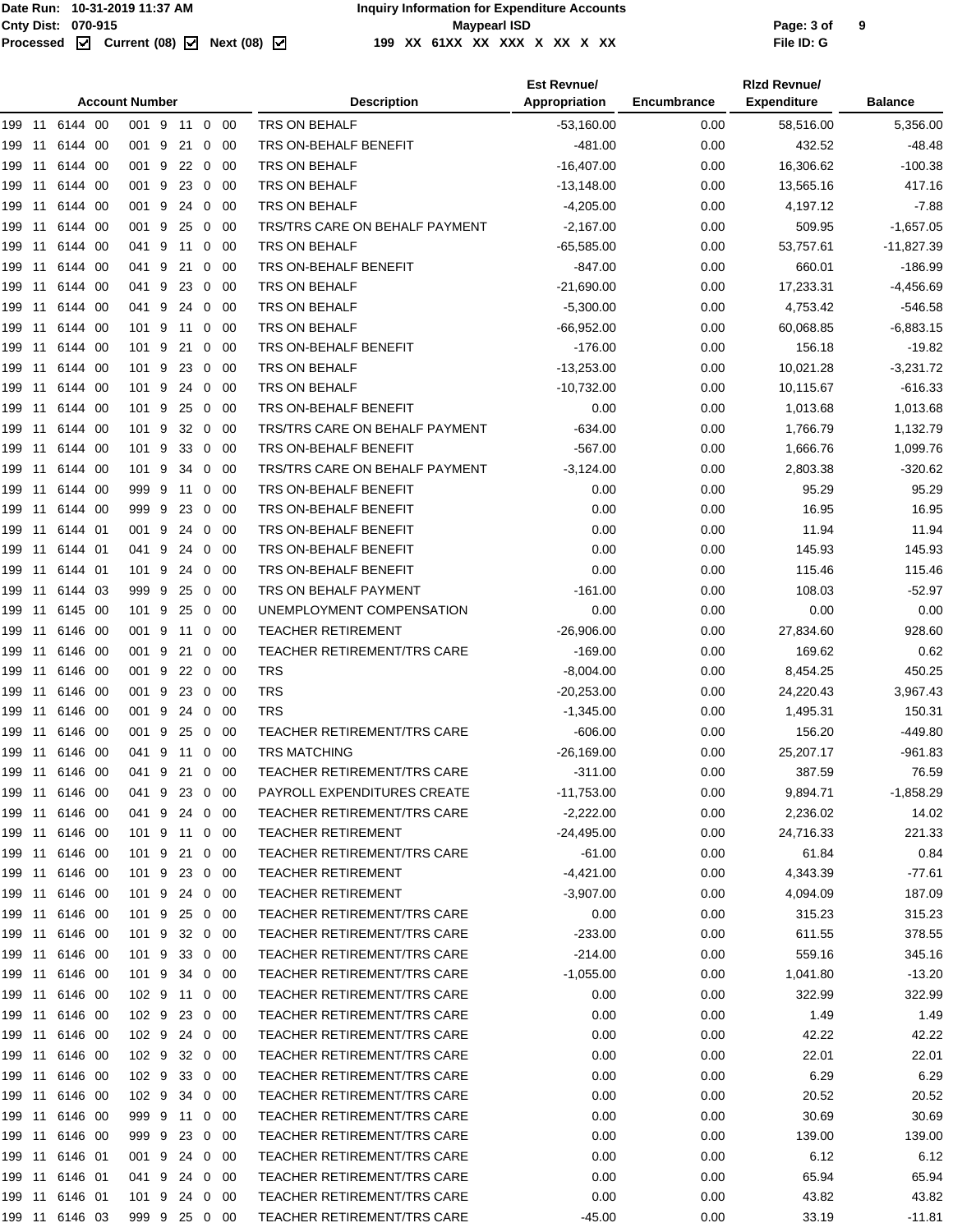|        |                   |                |      | <b>Account Number</b> |         |                |             | <b>Description</b>                    | <b>Est Revnue/</b><br>Appropriation | Encumbrance | <b>Rizd Revnuel</b><br><b>Expenditure</b> | <b>Balance</b> |
|--------|-------------------|----------------|------|-----------------------|---------|----------------|-------------|---------------------------------------|-------------------------------------|-------------|-------------------------------------------|----------------|
| 199    | 11                | 6149 00        |      | 101 9                 | 25      | $\overline{0}$ | 00          | <b>EMPLOYEE BENEFITS</b>              | 0.00                                | 0.00        | 0.00                                      | 0.00           |
| 199    | -11               | 6149           | -00  | 101 9                 | 33      | $\mathbf 0$    | -00         | <b>EMPLOYEE BENEFITS</b>              | $-45,007.79$                        | 0.00        | 8,609.93                                  | $-36,397.86$   |
|        |                   |                |      |                       |         | $\mathbf 0$    |             |                                       |                                     |             |                                           |                |
| 199    | -11               | 6149           | - 00 | 999 9                 | 99      |                | 00          | <b>EMPLOYEE BENEFITS</b>              | 19,000.00                           | 0.00        | 0.00                                      | 19,000.00      |
| 199    | $12 \overline{ }$ | 6116 00        |      | 001 9                 | 11      | 0              | -00         | <b>EMPLOYEE STIPEND</b>               | $-3,514.00$                         | 0.00        | 1,000.00                                  | $-2,514.00$    |
| 199    |                   | 12 6116 00     |      | 041 9                 | 99      | 0              | -00         | <b>RETENTION STIPENDS</b>             | 0.00                                | 0.00        | 2,000.00                                  | 2,000.00       |
| 199    | $12 \overline{ }$ | 6116 00        |      | 101 9                 | 99      | 0              | 00          | <b>RETENTION STIPENDS</b>             | 0.00                                | 0.00        | 1,000.00                                  | 1,000.00       |
| 199    | 12                | 6119 00        |      | 001 9                 | 11      | $\mathbf 0$    | 00          | <b>TEACHER &amp; OTHR PROF WAGES</b>  | 0.00                                | 0.00        | 0.00                                      | 0.00           |
| 199    |                   | 12 6129 00     |      | 001 9                 | 11      | 0              | -00         | SUPPORT PERSONNEL WAGES               | $-24,760.00$                        | 0.00        | 25,112.33                                 | 352.33         |
| 199    | $12 \overline{ }$ | 6129 00        |      | 041 9                 | 11      | 0              | -00         | SUPPORT PERSONNEL WAGES               | $-39,052.00$                        | 0.00        | 37,548.06                                 | $-1,503.94$    |
| 199    |                   | 12 6129 00     |      | 101 9                 | 11      | 0              | 00          | SUPPORT PERSONNEL WAGES               | $-19,238.00$                        | 0.00        | 19,338.66                                 | 100.66         |
| 199    |                   | 12 6129 00     |      | 102 9                 | 11      | 0              | -00         | PARAPROFESSIONAL SALARIES             | 0.00                                | 0.00        | 500.80                                    | 500.80         |
| 199    | $12 \overline{ }$ | 6141           | -00  | 001 9                 | 11      | 0              | 00          | SOCIAL SECURITY/MEDICARE              | $-245.00$                           | 0.00        | 261.51                                    | 16.51          |
| 199    | 12                | 6141           | - 00 | 041 9                 | 11      | 0              | 00          | SOCIAL SECURITY/MEDICARE              | $-566.00$                           | 0.00        | 544.47                                    | $-21.53$       |
| 199    |                   | 12 6141        | -00  | 041 9                 | 99      | 0              | -00         | SOCIAL SECURITY/MEDICARE              | 0.00                                | 0.00        | 29.00                                     | 29.00          |
| 199    | $12 \overline{ }$ | 6141           | - 00 | 101 9                 | 11      | $\mathbf 0$    | 00          | <b>SOCIAL SECURITY</b>                | $-270.00$                           | 0.00        | 271.43                                    | 1.43           |
| 199    |                   | 12 6141 00     |      | 101 9                 | 99      | $\mathbf{0}$   | 00          | SOCIAL SECURITY/MEDICARE              | 0.00                                | 0.00        | 14.31                                     | 14.31          |
| 199    |                   | 12 6141        | - 00 | 102 9                 | 11      | $\mathbf 0$    | -00         | SOCIAL SECURITY/MEDICARE              | 0.00                                | 0.00        | 7.26                                      | 7.26           |
| 199    | $12 \overline{ }$ | 6142 00        |      | 001 9                 | 11      | 0              | 00          | <b>GROUP HEALTH &amp; LIFE INS</b>    | $-3,306.00$                         | 0.00        | 3,305.64                                  | $-0.36$        |
| 199    |                   | 12 6142 00     |      | 041 9                 | 11      | 0              | 00          | <b>GROUP HEALTH &amp; LIFE INS</b>    | $-9.00$                             | 0.00        | 8.64                                      | $-0.36$        |
| 199    |                   | 12 6142 00     |      | 041 9                 | 99      | 0              | -00         | <b>GROUP HEALTH &amp; LIFE INS</b>    | 0.00                                | 0.00        | 0.00                                      | 0.00           |
| 199    |                   | 12 6142 00     |      | 101 9                 | 11      | 0              | -00         | <b>GROUP HEALTH &amp; LIFE INS</b>    | $-5.00$                             | 0.00        | 4.93                                      | $-0.07$        |
| 199    |                   | 12 6142 00     |      | 101 9                 | 99      | 0              | 00          | <b>GROUP HEALTH &amp; LIFE INS</b>    | 0.00                                | 0.00        | 0.00                                      | 0.00           |
| 199    |                   | 12 6143 00     |      | 041 9                 | 99      | $\mathbf{0}$   | -00         | <b>WORKERS' COMPENSATION</b>          | 0.00                                | 0.00        | 0.00                                      | 0.00           |
| 199    | $12 \overline{ }$ | 6143 00        |      | 101 9                 | 99      | $\mathbf 0$    | 00          | <b>WORKERS' COMPENSATION</b>          | 0.00                                | 0.00        | 0.00                                      | 0.00           |
| 199    | 12                | 6144 00        |      | 001 9                 | 11      | $\mathbf 0$    | 00          | TRS ON BEHALF                         | $-1,993.00$                         | 0.00        | 2,076.09                                  | 83.09          |
| 199    |                   | 12 6144 00     |      | 041 9                 | 11      | 0              | -00         | TRS/TRS CARE ON BEHALF PAYMENT        |                                     | 0.00        | 2,823.74                                  | $-320.26$      |
|        |                   |                |      |                       |         |                |             |                                       | $-3,144.00$                         |             |                                           |                |
| 199    | $12 \overline{ }$ | 6144 00        |      | 101 9                 | 11      | $\mathbf 0$    | 00          | TRS ON BEHALF                         | $-1,549.00$                         | 0.00        | 1,391.05                                  | $-157.95$      |
| 199    |                   | 12 6145 00     |      | 041 9                 | 99      | 0              | 00          | UNEMPLOYMENT COMPENSATION             | 0.00                                | 0.00        | 0.00                                      | 0.00           |
| 199    |                   | 12 6145 00     |      | 101 9                 | 99      | 0              | -00         | UNEMPLOYMENT COMPENSATION             | 0.00                                | 0.00        | 0.00                                      | 0.00           |
| 199    | $12 \overline{ }$ | 6146 00        |      | 001 9                 | 11      | 0              | 00          | <b>TEACHER RETIREMENT/TRS CARE</b>    | $-557.00$                           | 0.00        | 557.15                                    | 0.15           |
| 199    | 12                | 6146 00        |      | 041 9                 | 11      | 0              | 00          | <b>TEACHER RETIREMENT/TRS CARE</b>    | $-879.00$                           | 0.00        | 867.09                                    | $-11.91$       |
| 199    |                   | 12 6146 00     |      | 041 9                 | 99      | 0              | -00         | TEACHER RETIREMENT/TRS CARE           | 0.00                                | 0.00        | 0.00                                      | 0.00           |
|        |                   | 199 12 6146 00 |      | 101 9                 | 11      | $\overline{0}$ | -00         | PAYROLL EXPENDITURES CREATE           | $-433.00$                           | 0.00        | 433.59                                    | 0.59           |
|        |                   | 199 12 6146 00 |      | 101 9                 | 99      |                | $0\quad 00$ | TEACHER RETIREMENT/TRS CARE           | 0.00                                | 0.00        | 0.00                                      | 0.00           |
|        |                   | 199 12 6146 00 |      | 102 9 11              |         | $\overline{0}$ | - 00        | TEACHER RETIREMENT/TRS CARE           | 0.00                                | 0.00        | 3.76                                      | 3.76           |
|        |                   | 199 12 6149 00 |      | 041 9                 | 99      |                | $0\quad 00$ | <b>EMPLOYEE BENEFITS</b>              | 0.00                                | 0.00        | 0.00                                      | 0.00           |
|        |                   | 199 12 6149 00 |      | 101 9                 | 99      |                | $0\quad 00$ | <b>EMPLOYEE BENEFITS</b>              | 0.00                                | 0.00        | 0.00                                      | 0.00           |
| 199 21 |                   | 6116 00        |      | 999 9 11              |         |                | $0\quad 00$ | <b>Retention Stipend</b>              | 0.00                                | 0.00        | 1,250.00                                  | 1,250.00       |
| 199 21 |                   | 6116 00        |      | 999 9                 | 23      |                | $0\quad 00$ | <b>Employee Stipend</b>               | $-2,751.22$                         | 0.00        | 1,250.00                                  | $-1,501.22$    |
| 199 21 |                   | 6119 00        |      | 001 9 11 0 00         |         |                |             | TEACHER & OTHR PROF WAGES             | $-25,500.00$                        | 0.00        | 25,074.54                                 | $-425.46$      |
| 199 21 |                   | 6119 00        |      | 041 9 11              |         |                | $0\quad 00$ | TEACHER & OTHR PROF WAGES             | $-25,500.00$                        | 0.00        | 25,073.98                                 | $-426.02$      |
| 199 21 |                   | 6119 00        |      | 101 9                 | 11      |                | $0\quad 00$ | TEACHER & OTHR PROF WAGES             | $-25,500.00$                        | 0.00        | 26,731.48                                 | 1,231.48       |
| 199 21 |                   | 6119 00        |      | 102 9                 | 11      |                | $0\quad 00$ | <b>TEACHER &amp; OTHER PROF WAGES</b> | 0.00                                | 0.00        | 0.00                                      | 0.00           |
| 199 21 |                   | 6119 00        |      | 999 9                 | 23 0 00 |                |             | TEACHER & OTHR PROF WAGES             | $-74,600.00$                        | 0.00        | 74,869.09                                 | 269.09         |
| 199 21 |                   | 6141 00        |      | 001 9                 | 11      |                | $0\quad 00$ | SOCIAL SECURITY/MEDICARE              | $-355.00$                           | 0.00        | 349.73                                    | $-5.27$        |
| 199 21 |                   | 6141 00        |      | 041 9 11              |         |                | $0\quad 00$ | SOCIAL SECURITY/MEDICARE              | $-355.00$                           | 0.00        | 349.62                                    | $-5.38$        |
|        | 199 21            | 6141 00        |      | 101 9 11              |         |                | $0\quad 00$ | SOCIAL SECURITY/MEDICARE              | $-355.00$                           | 0.00        | 372.76                                    | 17.76          |
| 199 21 |                   | 6141 00        |      | 999 9                 | 11      | $\mathbf 0$    | - 00        | SOCIAL SECURITY/MEDICARE              | 0.00                                | 0.00        | 17.80                                     | 17.80          |
| 199 21 |                   | 6141 00        |      | 999 9                 | 23 0 00 |                |             | SOCIAL SECURITY/MEDICARE              | $-947.00$                           | 0.00        | 968.82                                    | 21.82          |
| 199 21 |                   | 6142 00        |      | 001 9 11 0 00         |         |                |             | <b>GROUP HEALTH &amp; LIFE INS</b>    | $-1,102.00$                         | 0.00        | 1,078.99                                  | $-23.01$       |
| 199 21 |                   | 6142 00        |      | 041 9                 | 11      |                | $0\quad 00$ | <b>GROUP HEALTH &amp; LIFE INS</b>    | $-1,102.00$                         | 0.00        | 1,078.89                                  | $-23.11$       |
| 199 21 |                   | 6142 00        |      |                       |         |                |             | <b>GROUP HEALTH &amp; LIFE INS</b>    |                                     |             |                                           |                |
|        |                   |                |      | 101 9 11 0 00         |         |                |             |                                       | $-1,102.00$                         | 0.00        | 1,147.76                                  | 45.76          |
| 199 21 |                   | 6142 00        |      | 999 9 11 0 00         |         |                |             | <b>GROUP HEALTH &amp; LIFE INS</b>    | 0.00                                | 0.00        | 0.00                                      | 0.00           |
| 199 21 |                   | 6142 00        |      | 999 9                 | 23 0 00 |                |             | <b>GROUP HEALTH &amp; LIFE INS</b>    | $-3,306.00$                         | 0.00        | 3,305.64                                  | $-0.36$        |
|        |                   | 199 21 6143 00 |      | 999 9 11 0 00         |         |                |             | <b>WORKERS' COMPENSATION</b>          | 0.00                                | 0.00        | 0.00                                      | 0.00           |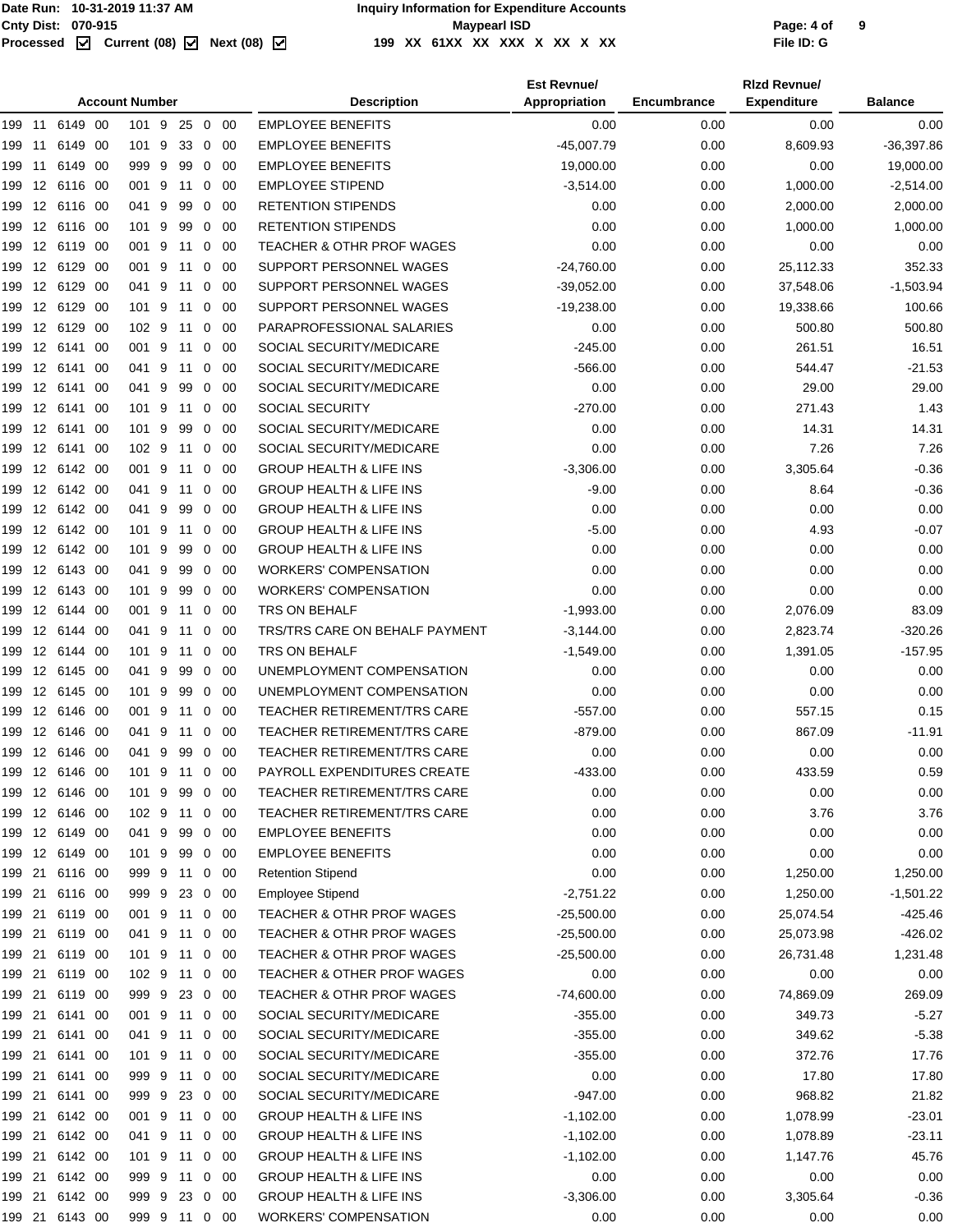|                 |                    |      | <b>Account Number</b> |            |                |     | <b>Description</b>                   | <b>Est Revnue/</b><br>Appropriation | Encumbrance  | <b>Rizd Revnue/</b><br><b>Expenditure</b> | <b>Balance</b> |
|-----------------|--------------------|------|-----------------------|------------|----------------|-----|--------------------------------------|-------------------------------------|--------------|-------------------------------------------|----------------|
| 199 21          | 6144 00            |      | 001 9                 | 11 0 00    |                |     | TRS ON BEHALF PAYMENT                | $-1,692.00$                         | 0.00         | 1,871.03                                  | 179.03         |
| 199 21          | 6144 00            |      | 041 9                 | 11         | $\mathbf 0$    | -00 | TRS ON BEHALF PAYMENT                | $-1,692.00$                         | 0.00         | 1,456.35                                  | $-235.65$      |
| 21<br>199       | 6144 00            |      | 101 9                 | 11 0       |                | -00 | TRS ON BEHALF PAYMENT                | $-1,692.00$                         | 0.00         | 1,560.92                                  | $-131.08$      |
| 21<br>199       | 6144 00            |      | 999 9                 | 23         | 0              | -00 | TRS ON-BEHALF BENEFIT                | $-5,957.00$                         | 0.00         | 4,239.07                                  | $-1,717.93$    |
| 21<br>199       | 6145 00            |      | 999 9                 | 11         | 0              | -00 | UNEMPLOYMENT COMPENSATION            | 0.00                                | 0.00         | 0.00                                      | 0.00           |
| 21<br>199       | 6146 00            |      | 001 9                 | 11         | $\mathbf 0$    | -00 | <b>TEACHER RETIREMENT/TRS CARE</b>   | $-494.00$                           | 0.00         | 490.35                                    | $-3.65$        |
| 21<br>199       | 6146 00            |      | 041 9                 | 11         | 0              | -00 | <b>TEACHER RETIREMENT/TRS CARE</b>   | $-494.00$                           | 0.00         | 490.47                                    | $-3.53$        |
| 21<br>199       | 6146 00            |      | 101 9                 | 11         | $\mathbf 0$    | -00 | <b>TEACHER RETIREMENT/TRS CARE</b>   | $-1,576.00$                         | 0.00         | 1,689.35                                  | 113.35         |
| 199 21          | 6146 00            |      | 999 9                 | 11         | $\overline{0}$ | 00  | <b>TEACHER RETIREMENT/TRS CARE</b>   | 0.00                                | 0.00         | 0.00                                      | 0.00           |
| 21<br>199       | 6146 00            |      | 999 9                 | 23         | 0              | -00 | <b>TEACHER RETIREMENT/TRS CARE</b>   | $-1,665.00$                         | 0.00         | 2,653.32                                  | 988.32         |
| 21<br>199       | 6149               | - 00 | 999 9                 | 11         | 0              | -00 | <b>EMPLOYEE BENEFITS</b>             | 0.00                                | 0.00         | 0.00                                      | 0.00           |
| -23<br>199      | 6112 00            |      | 999 9                 | 99         | $\mathbf 0$    | -00 | CAMPUS CLERICAL SUBSTITUTE           | 0.00                                | 0.00         | 2,625.00                                  | 2,625.00       |
| 23<br>199       | 6116 00            |      | 001 9                 | 11         | $\mathbf{0}$   | -00 | <b>RETENTION STIPEND</b>             | $-4,500.00$                         | 0.00         | 5,000.00                                  | 500.00         |
| 23<br>199       | 6116 00            |      | 041 9                 | 11         | $\mathbf 0$    | -00 | <b>EMPLOYEE STIPEND</b>              | $-4,500.00$                         | 0.00         | 4,625.00                                  | 125.00         |
| 23<br>199       | 6116 00            |      | 101 9                 | 11         | $\mathbf 0$    | 00  | <b>EMPLOYEE STIPEND</b>              | $-3,500.00$                         | 0.00         | 4,000.00                                  | 500.00         |
| 23<br>199       | 6116 00            |      | 999 9                 | 23         | 0              | -00 | <b>RETENTION STIPEND</b>             | $-1,000.00$                         | 0.00         | 1,000.00                                  | 0.00           |
| 23<br>199       | 6119 00            |      | 001 9                 | 11         | 0              | -00 | <b>TEACHER &amp; OTHR PROF WAGES</b> | $-149,000.00$                       | 0.00         | 99,052.00                                 | $-49,948.00$   |
| 23<br>199       | 6119 00            |      | 001 9                 | $22\quad0$ |                | -00 | <b>TEACHER &amp; OTHR PROF WAGES</b> | 0.00                                | 0.00         | 46,208.00                                 | 46,208.00      |
| 23<br>199       | 6119 00            |      | 041 9                 | 11         | $\mathbf 0$    | -00 | <b>TEACHER &amp; OTHR PROF WAGES</b> | $-129,000.00$                       | 0.00         | 129,840.00                                | 840.00         |
| 23<br>199       | 6119 00            |      | 042 9                 | 11         | $\mathbf 0$    | -00 | <b>TEACHER &amp; OTHR PROF WAGES</b> | 0.00                                | 0.00         | 0.00                                      | 0.00           |
| 23<br>199       | 6119 00            |      | 101 9                 | 11         | $\overline{0}$ | -00 | <b>TEACHER &amp; OTHR PROF WAGES</b> | $-127,300.00$                       | 0.00         | 139,352.58                                | 12,052.58      |
| 23<br>199       | 6129 00            |      | 001 9                 | 11         | $\mathbf 0$    | -00 | PARAPROFESSIONAL SALARIES            | $-26,404.00$                        | 0.00         | 16,742.61                                 | $-9,661.39$    |
| 23<br>199       | 6129               | - 00 | 001 9                 | 22         | $\mathbf 0$    | -00 | SUPPORT PERSONNEL WAGES              | $-9,476.00$                         | 0.00         | 20,903.29                                 | 11,427.29      |
|                 |                    |      | 041 9                 |            |                |     | SUPPORT PERSONNEL WAGES              |                                     |              |                                           | $-2,304.76$    |
| 23<br>199<br>23 | 6129 00<br>6129 00 |      | 101 9                 | 11         | 0              | -00 | SUPPORT PERSONNEL WAGES              | $-53,272.00$                        | 0.00<br>0.00 | 50,967.24                                 | 112.63         |
| 199             |                    |      |                       | 11         | 0              | -00 |                                      | $-32,704.00$                        |              | 32,816.63                                 |                |
| 23<br>199       | 6129 00            |      | 999 9                 | 23         | $\mathbf 0$    | -00 | SUPPORT PERSONNEL WAGES              | $-24,549.00$                        | 0.00         | 24,548.97                                 | $-0.03$        |
| 23<br>199       | 6129 00            |      | 999 9                 | 24         | $\mathbf 0$    | 00  | SUPPORT PERSONNEL WAGES              | $-8,183.00$                         | 0.00         | 8,183.03                                  | 0.03           |
| 23<br>199       | 6141 00            |      | 001 9                 | 11         | 0              | -00 | <b>SOCIAL SECURITY</b>               | $-2,402.00$                         | 0.00         | 2,513.43                                  | 111.43         |
| 23<br>199       | 6141 00            |      | 001 9                 | 22         | 0              | 00  | SOCIAL SECURITY/MEDICARE             | $-137.00$                           | 0.00         | 137.42                                    | 0.42           |
| 23<br>199       | 6141 00            |      | 041 9                 | 11         | $\mathbf 0$    | -00 | <b>SOCIAL SECURITY</b>               | $-2,273.00$                         | 0.00         | 2,310.54                                  | 37.54          |
| 23<br>199       | 6141               | - 00 | 101 9                 | 11         | 0              | 00  | <b>SOCIAL SECURITY</b>               | $-2,229.00$                         | 0.00         | 2,461.16                                  | 232.16         |
| 199 23          | 6141 00            |      | 999 9                 | 23         | $\mathbf 0$    | -00 | SOCIAL SECURITY/MEDICARE             | $-281.00$                           | 0.00         | 295.34                                    | 14.34          |
| 199 23 6141 00  |                    |      | 999 9                 | 24 0 00    |                |     | SOCIAL SECURITY/MEDICARE             | $-94.00$                            | 0.00         | 94.04                                     | 0.04           |
| 199 23 6141 00  |                    |      | 999 9 99 0 00         |            |                |     | SOCIAL SECURITY/MEDICARE             | 0.00                                | 0.00         | 38.10                                     | 38.10          |
| 199 23 6142 00  |                    |      | 001 9 11 0 00         |            |                |     | <b>GROUP HEALTH &amp; LIFE INS</b>   | $-8,270.00$                         | 0.00         | 6,207.26                                  | $-2,062.74$    |
| 199 23 6142 00  |                    |      | 001 9 22 0 00         |            |                |     | <b>GROUP HEALTH &amp; LIFE INS</b>   | $-3.00$                             | 0.00         | 2.76                                      | $-0.24$        |
| 199 23          | 6142 00            |      | 041 9                 | 11 0 00    |                |     | <b>GROUP HEALTH</b>                  | $-9,923.00$                         | 0.00         | 9,922.56                                  | $-0.44$        |
| 199 23 6142 00  |                    |      | 101 9 11 0 00         |            |                |     | <b>GROUP HEALTH/LIFE</b>             | $-8,270.00$                         | 0.00         | 8,407.69                                  | 137.69         |
| 199 23 6142 00  |                    |      | 999 9 23 0 00         |            |                |     | <b>GROUP HEALTH &amp; LIFE INS</b>   | $-2,479.00$                         | 0.00         | 2,479.20                                  | 0.20           |
| 199 23          | 6142 00            |      | 999 9 24 0 00         |            |                |     | <b>GROUP HEALTH &amp; LIFE INS</b>   | -826.00                             | 0.00         | 826.44                                    | 0.44           |
| 199 23 6142 00  |                    |      | 999 9 99 0 00         |            |                |     | <b>GROUP HEALTH &amp; LIFE INS</b>   | 0.00                                | 0.00         | 0.00                                      | 0.00           |
| 199 23 6143 00  |                    |      | 999 9 99 0 00         |            |                |     | <b>WORKERS' COMPENSATION</b>         | 0.00                                | 0.00         | 0.00                                      | 0.00           |
| 199 23 6144 00  |                    |      | 001 9 11 0 00         |            |                |     | TRS ON BEHALF                        | $-11,720.00$                        | 0.00         | 11,791.06                                 | 71.06          |
| 199 23 6144 00  |                    |      | 001 9                 | 22 0 00    |                |     | TRS ON-BEHALF BENEFIT                | -763.00                             | 0.00         | 685.18                                    | $-77.82$       |
| 199 23 6144 00  |                    |      | 041 9 11 0 00         |            |                |     | TRS ON BEHALF                        | $-12,907.00$                        | 0.00         | 11,241.36                                 | $-1,665.64$    |
| 199 23 6144 00  |                    |      | 101 9 11 0 00         |            |                |     | TRS ON BEHALF                        | $-11,646.00$                        | 0.00         | 11,149.31                                 | $-496.69$      |
| 199 23 6144 00  |                    |      | 999 9                 | 23 0 00    |                |     | TRS ON BEHALF PAYMENT                | $-1,976.00$                         | 0.00         | 1,775.08                                  | $-200.92$      |
| 199 23 6144 00  |                    |      | 999 9 24 0 00         |            |                |     | TRS ON BEHALF PAYMENT                | $-659.00$                           | 0.00         | 591.67                                    | $-67.33$       |
| 199 23          | 6145 00            |      | 999 9                 | 99 0 00    |                |     | UNEMPLOYMENT COMPENSATION            | 0.00                                | 0.00         | 0.00                                      | 0.00           |
| 199 23          | 6146 00            |      | 001 9 11 0 00         |            |                |     | <b>TRS</b>                           | $-5,470.00$                         | 0.00         | 6,002.68                                  | 532.68         |
| 199 23 6146 00  |                    |      | 001 9 22 0 00         |            |                |     | <b>TEACHER RETIREMENT/TRS CARE</b>   | -213.00                             | 0.00         | 213.12                                    | 0.12           |
| 199 23          | 6146 00            |      | 041 9 11 0 00         |            |                |     | <b>TEACHER RETIREMENT</b>            | $-5,477.00$                         | 0.00         | 5,599.54                                  | 122.54         |
| 199 23 6146 00  |                    |      | 101 9 11 0 00         |            |                |     | <b>TEACHER RETIREMENT</b>            | -4,511.00                           | 0.00         | 4,936.80                                  | 425.80         |
| 199 23 6146 00  |                    |      | 999 9 23 0 00         |            |                |     | TEACHER RETIREMENT/TRS CARE          | $-552.00$                           | 0.00         | 552.47                                    | 0.47           |
| 199 23 6146 00  |                    |      | 999 9 24 0 00         |            |                |     | TEACHER RETIREMENT/TRS CARE          | $-184.00$                           | 0.00         | 184.08                                    | 0.08           |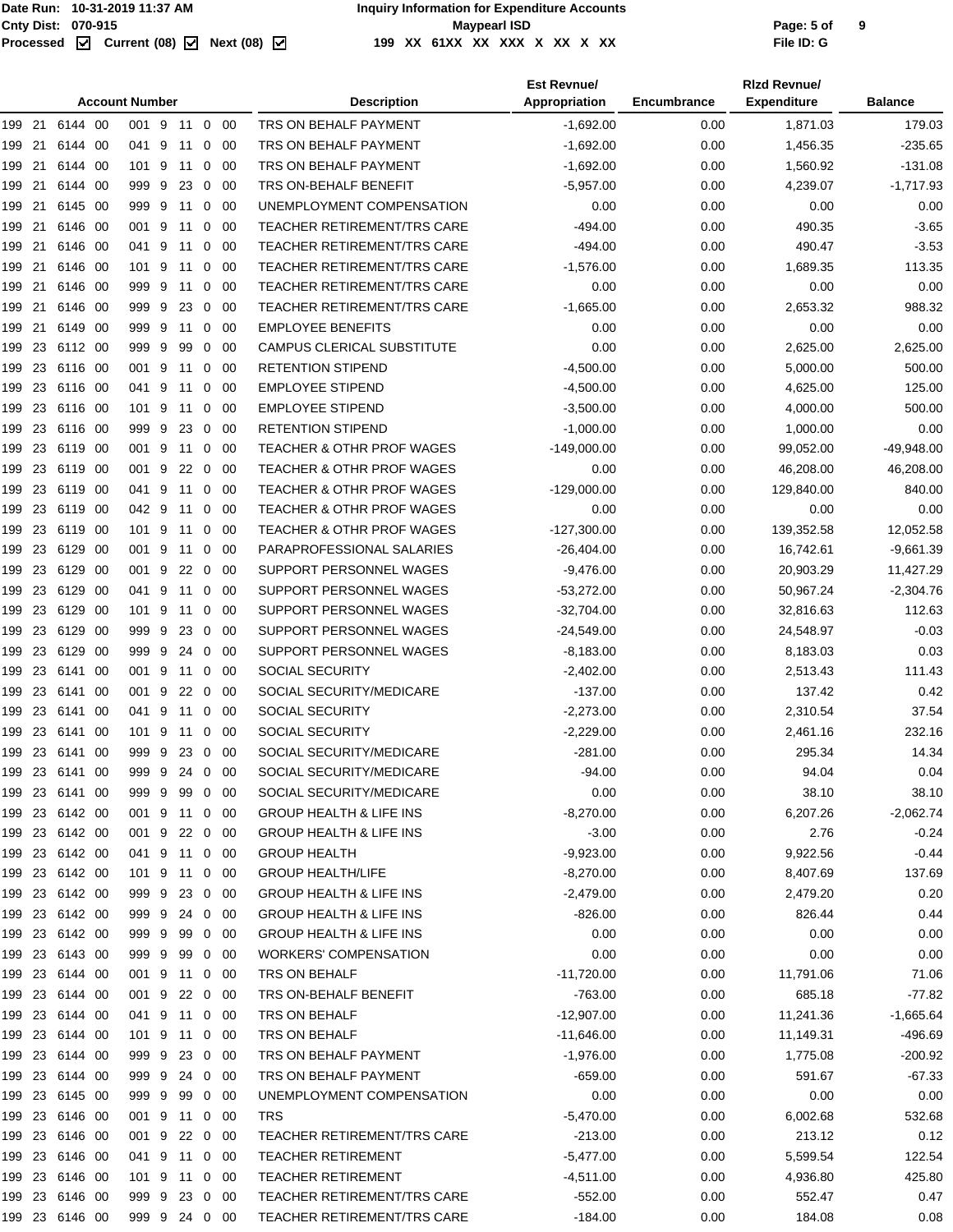|        |     |                |      | <b>Account Number</b> |   |    |                |             | <b>Description</b>                   | <b>Est Revnue/</b><br>Appropriation | Encumbrance | <b>Rizd Revnue/</b><br><b>Expenditure</b> | <b>Balance</b> |
|--------|-----|----------------|------|-----------------------|---|----|----------------|-------------|--------------------------------------|-------------------------------------|-------------|-------------------------------------------|----------------|
|        |     | 199 23 6146 00 |      | 999 9                 |   | 99 |                | $0\quad 00$ | TEACHER RETIREMENT/TRS CARE          | 0.00                                | 0.00        | 0.00                                      | 0.00           |
| 199    | 23  | 6149           | -00  | 001 9                 |   | 11 | 0              | 00          | <b>EMPLOYEE BENEFITS</b>             | $-3,536.92$                         | 0.00        | 0.00                                      | $-3,536.92$    |
| 199    | 23  | 6149           | -00  | 999 9                 |   | 99 | 0              | 00          | <b>EMPLOYEE BENEFITS</b>             | 0.00                                | 0.00        | 0.00                                      | 0.00           |
| 199    | 31  | 6116 00        |      | 001 9                 |   | 22 |                | $0\quad 00$ | <b>EMPLOYEE STIPEND</b>              | $-2,250.00$                         | 0.00        | 1,250.00                                  | $-1,000.00$    |
| 199    | 31  | 6116 00        |      | 001 9                 |   | 23 | $\mathbf 0$    | 00          | <b>RETENTION STIPEND</b>             | $-2,250.00$                         | 0.00        | 0.00                                      | $-2,250.00$    |
| 199    | 31  | 6116 00        |      | 041 9                 |   | 99 | 0              | 00          | Longevity Stipend                    | $-1,500.00$                         | 0.00        | 1,250.00                                  | $-250.00$      |
| 199    | 31  | 6116 00        |      | 101 9                 |   | 99 |                | $0\quad 00$ | <b>EMPLOYEE STIPEND</b>              | $-1,259.22$                         | 0.00        | 3,750.00                                  | 2,490.78       |
| 199    | 31  | 6119 00        |      | 001                   | 9 | 22 | 0              | 00          | <b>TEACHER &amp; OTHR PROF WAGES</b> | 0.00                                | 0.00        | 15,232.00                                 | 15,232.00      |
| 199    | 31  | 6119 00        |      | 001 9                 |   | 31 | 0              | -00         | <b>TEACHER &amp; OTHR PROF WAGES</b> | $-47,600.00$                        | 0.00        | 32,368.00                                 | $-15,232.00$   |
| 199    | 31  | 6119 00        |      | 041 9                 |   | 11 |                | $0\quad 00$ | <b>TEACHER &amp; OTHR PROF WAGES</b> | $-60,300.00$                        | 0.00        | 60,300.00                                 | 0.00           |
| 199    | 31  | 6119 00        |      | 101 9                 |   | 24 | $\mathbf 0$    | 00          | <b>TEACHER &amp; OTHR PROF WAGES</b> | $-56,500.00$                        | 0.00        | 56,500.00                                 | 0.00           |
| 199 31 |     | 6129 00        |      | 001 9                 |   | 31 | $\overline{0}$ | - 00        | SUPPORT PERSONNEL WAGES              | $-9,476.00$                         | 0.00        | 9,476.06                                  | 0.06           |
| 199 31 |     | 6141 00        |      | 001 9 22 0 00         |   |    |                |             | SOCIAL SECURITY/MEDICARE             | 0.00                                | 0.00        | 18.12                                     | 18.12          |
| 199    | 31  | 6141           | -00  | 001 9                 |   | 31 | 0              | -00         | SOCIAL SECURITY/MEDICARE             | $-828.00$                           | 0.00        | 827.64                                    | $-0.36$        |
| 199    | 31  | 6141           | - 00 | 041 9                 |   | 11 | 0              | -00         | SOCIAL SECURITY/MEDICARE             | $-856.00$                           | 0.00        | 855.77                                    | $-0.23$        |
| 199    | 31  | 6141           | -00  | 041 9                 |   | 99 |                | $0\quad 00$ | SOCIAL SECURITY/MEDICARE             | 0.00                                | 0.00        | 17.95                                     | 17.95          |
| 199    | 31  | 6141 00        |      | 101 9                 |   | 24 | $\mathbf 0$    | 00          | SOCIAL SECURITY/MEDICARE             | $-638.00$                           | 0.00        | 639.38                                    | 1.38           |
| 199    | 31  | 6141 00        |      | 101 9                 |   | 99 | 0              | 00          | SOCIAL SECURITY/MEDICARE             | 0.00                                | 0.00        | 51.81                                     | 51.81          |
| 199    | 31  | 6142 00        |      | 001 9                 |   | 31 |                | $0\quad 00$ | <b>GROUP HEALTH &amp; LIFE INS</b>   | $-8.00$                             | 0.00        | 8.52                                      | 0.52           |
| 199    | 31  | 6142 00        |      | 041 9                 |   | 11 | 0              | 00          | <b>GROUP HEALTH &amp; LIFE INS</b>   | $-3,306.00$                         | 0.00        | 3,305.64                                  | $-0.36$        |
| 199    | 31  | 6142 00        |      | 101 9                 |   | 24 | 0              | 00          | <b>GROUP HEALTH &amp; LIFE INS</b>   | $-3,306.00$                         | 0.00        | 3,305.64                                  | $-0.36$        |
| 199    | 31  | 6144 00        |      | 001 9                 |   | 31 |                | $0\quad 00$ | TRS/TRS CARE ON BEHALF PAYMENT       | $-4,372.00$                         | 0.00        | 4,486.61                                  | 114.61         |
| 199    | 31  | 6144 00        |      | 041 9                 |   | 11 | $\mathbf 0$    | 00          | <b>TRS</b>                           | $-4,453.00$                         | 0.00        | 4,000.13                                  | $-452.87$      |
| 199 31 |     | 6144 00        |      | 101 9                 |   | 24 | $\mathbf{0}$   | 00          | TRS/TRS CARE ON BEHALF PAYMENT       | $-4,259.00$                         | 0.00        | 3,825.37                                  | $-433.63$      |
| 199 31 |     | 6146 00        |      | 001 9                 |   | 31 |                | $0\quad 00$ | TEACHER RETIREMENT/TRS CARE          | $-1,458.00$                         | 0.00        | 1,457.53                                  | $-0.47$        |
| 199    | 31  | 6146 00        |      | 041 9                 |   | 11 | 0              | 00          | TEACHER RETIREMENT/TRS CARE          | $-1,669.00$                         | 0.00        | 1,669.08                                  | 0.08           |
| 199    | -31 | 6146 00        |      | 101 9                 |   | 24 | 0              | 00          | <b>TEACHER RETIREMENT/TRS CARE</b>   | $-1,497.00$                         | 0.00        | 1,496.78                                  | $-0.22$        |
| 199    | 33  | 6112 00        |      | 999 9                 |   | 99 |                | $0\quad 00$ | <b>NURSE SUBSTITUTE</b>              | 0.00                                | 0.00        | 3,590.00                                  | 3,590.00       |
| 199    | 33  | 6116 00        |      | 001 9                 |   | 99 | 0              | 00          | <b>EMPLOYEE STIPEND</b>              | $-53.31$                            | 0.00        | 1,250.00                                  | 1,196.69       |
| 199    | 33  | 6116 00        |      | 041 9                 |   | 99 | 0              | 00          | <b>RETENTION STIPENDS</b>            | 0.00                                | 0.00        | 500.00                                    | 500.00         |
| 199    | 33  | 6116 00        |      | 101 9                 |   | 99 |                | $0\quad00$  | <b>RETENTION STIPENDS</b>            | 0.00                                | 0.00        | 1,000.00                                  | 1,000.00       |
|        |     | 199 33 6119 00 |      | 001 9                 |   | 99 |                | $0\quad 00$ | HIGH SCHOOL NURSE SALARY             | $-50.000.00$                        | 0.00        | 44,162.44                                 | $-5,837.56$    |
|        |     | 199 33 6119 00 |      | 101 9 99 0 00         |   |    |                |             | PROFESSIONAL SALARIES                | 0.00                                | 0.00        | 4,167.92                                  | 4,167.92       |
|        |     | 199 33 6129 00 |      | 041 9                 |   | 99 |                | $0\quad 00$ | SUPPORT PERSONNEL WAGES              | $-28,403.00$                        | 0.00        | 18,606.13                                 | $-9,796.87$    |
|        |     | 199 33 6129 00 |      | 101 9                 |   | 99 |                | $0\quad00$  | SUPPORT PERSONNEL WAGES              | $-27,300.00$                        | 0.00        | 26,464.62                                 | $-835.38$      |
|        |     | 199 33 6141 00 |      | 001 9                 |   | 99 |                | $0\quad00$  | SOCIAL SECURITY                      | $-705.00$                           | 0.00        | 640.25                                    | $-64.75$       |
|        |     | 199 33 6141 00 |      | 041 9                 |   | 99 |                | $0\quad00$  | SOCIAL SECURITY                      | $-291.00$                           | 0.00        | 159.34                                    | $-131.66$      |
|        |     | 199 33 6141 00 |      | 101 9                 |   | 99 | $\mathbf{0}$   | -00         | SOCIAL SECURITY                      | $-270.00$                           | 0.00        | 332.13                                    | 62.13          |
|        |     | 199 33 6141 00 |      | 999 9                 |   | 99 |                | $0\quad00$  | SOCIAL SECURITY/MEDICARE             | 0.00                                | 0.00        | 37.57                                     | 37.57          |
|        |     | 199 33 6142 00 |      | 001 9                 |   | 99 |                | $0\quad00$  | <b>GROUP HEALTH &amp; LIFE INS</b>   | $-3,306.00$                         | 0.00        | 3,305.64                                  | $-0.36$        |
|        |     | 199 33 6142 00 |      | 041 9                 |   | 99 |                | $0\quad00$  | <b>GROUP HEALTH &amp; LIFE INS</b>   | $-3,306.00$                         | 0.00        | 3,305.64                                  | $-0.36$        |
|        |     | 199 33 6142 00 |      | 101 9                 |   | 99 |                | $0\quad00$  | <b>GROUP HEALTH INS</b>              | $-3,306.00$                         | 0.00        | 3,305.64                                  | $-0.36$        |
|        |     | 199 33 6142 00 |      | 999 9                 |   | 99 |                | $0\quad 00$ | <b>GROUP HEALTH &amp; LIFE INS</b>   | 0.00                                | 0.00        | 0.00                                      | 0.00           |
|        |     | 199 33 6143 00 |      | 041 9                 |   | 99 | $\mathbf 0$    | - 00        | <b>WORKERS' COMPENSATION</b>         | 0.00                                | 0.00        | 0.00                                      | 0.00           |
|        |     | 199 33 6143 00 |      | 101 9                 |   | 99 |                | $0\quad00$  | <b>WORKERS' COMPENSATION</b>         | 0.00                                | 0.00        | 0.00                                      | 0.00           |
|        |     | 199 33 6143 00 |      | 999 9                 |   | 99 |                | $0\quad00$  | WORKERS' COMPENSATION                | 0.00                                | 0.00        | 0.00                                      | 0.00           |
|        |     | 199 33 6144 00 |      | 001 9                 |   | 99 |                | $0\quad00$  | TRS ON BEHALF                        | $-3,348.00$                         | 0.00        | 3,315.10                                  | $-32.90$       |
|        |     | 199 33 6144 00 |      | 041 9                 |   | 99 |                | $0\quad00$  | TRS ON BEHALF                        | $-2,286.00$                         | 0.00        | 1,524.41                                  | $-761.59$      |
|        |     | 199 33 6144 00 |      | 101 9                 |   | 99 |                | $0\quad00$  | TRS ON BEHALF                        | $-2,198.00$                         | 0.00        | 1,891.05                                  | $-306.95$      |
|        |     | 199 33 6145 00 |      | 041 9                 |   | 99 |                | $0\quad 00$ | UNEMPLOYMENT COMPENSATION            | 0.00                                | 0.00        | 0.00                                      | 0.00           |
|        |     | 199 33 6145 00 |      | 101 9                 |   | 99 |                | $0\quad 00$ | UNEMPLOYMENT COMPENSATION            | 0.00                                | 0.00        | 0.00                                      | 0.00           |
|        |     | 199 33 6145 00 |      | 999 9                 |   | 99 |                | $0\quad 00$ | UNEMPLOYMENT COMPENSATION            | 0.00                                | 0.00        | 0.00                                      | 0.00           |
|        |     | 199 33 6146 00 |      | 001 9                 |   | 99 |                | $0\quad 00$ | PAYROLL EXPENDITURES CREATE          | $-1,653.00$                         | 0.00        | 1,609.25                                  | $-43.75$       |
|        |     | 199 33 6146 00 |      | 041 9                 |   | 99 |                | $0\quad 00$ | PAYROLL EXPENDITURES CREATE          | $-639.00$                           | 0.00        | 457.34                                    | $-181.66$      |
|        |     | 199 33 6146 00 |      | 101 9 99 0 00         |   |    |                |             | <b>TRS</b>                           | $-614.00$                           | 0.00        | 621.76                                    | 7.76           |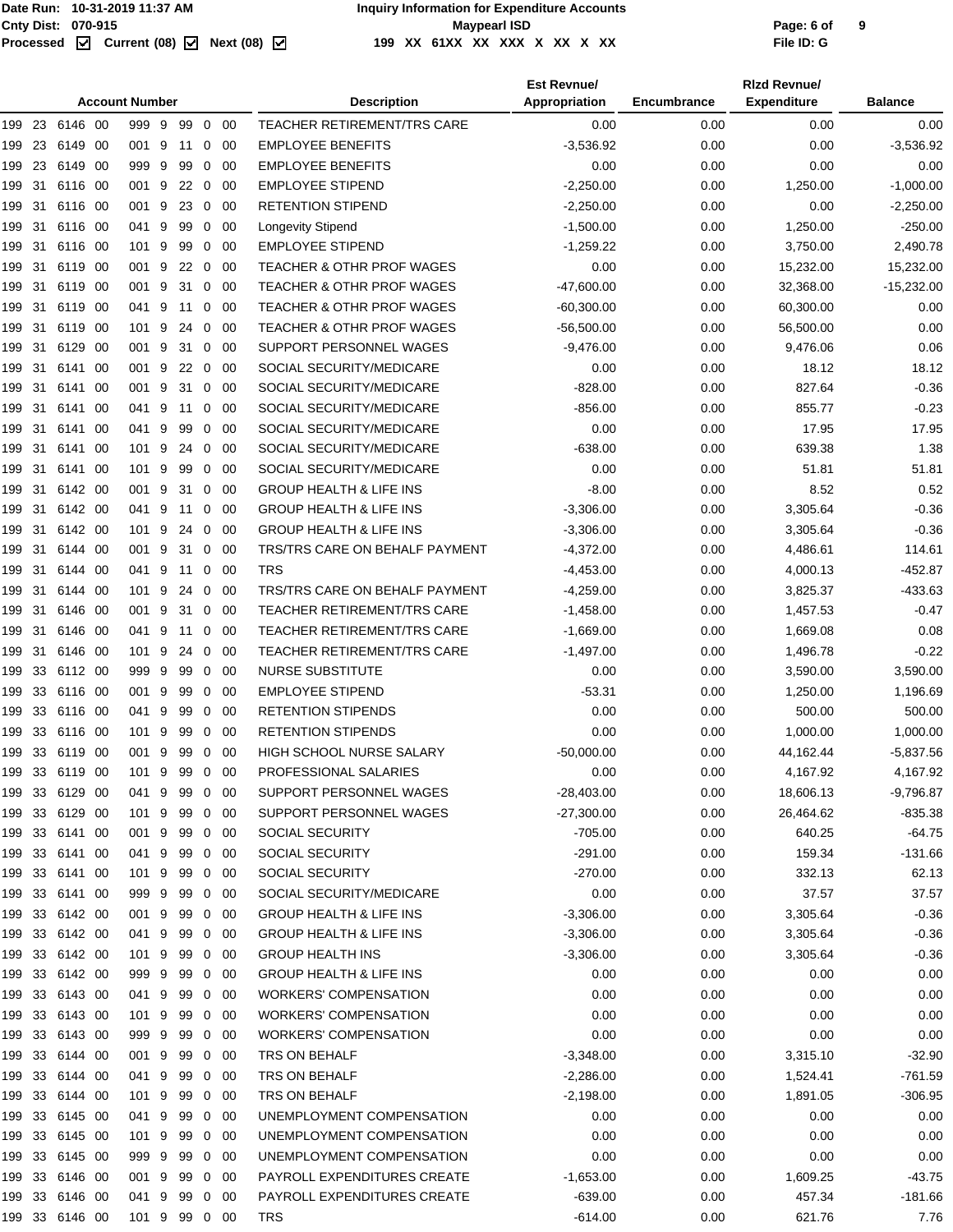|        |                       |                |      |               |   |            |                |             |                                      | <b>Est Revnue/</b> |                    | <b>Rizd Revnue/</b> | <b>Balance</b> |
|--------|-----------------------|----------------|------|---------------|---|------------|----------------|-------------|--------------------------------------|--------------------|--------------------|---------------------|----------------|
|        | <b>Account Number</b> |                |      |               |   |            |                |             | <b>Description</b>                   | Appropriation      | <b>Encumbrance</b> | <b>Expenditure</b>  |                |
|        |                       | 199 33 6146 00 |      | 999 9         |   | 99         |                | 0 00        | TEACHER RETIREMENT/TRS CARE          | 0.00               | 0.00               | 0.00                | 0.00           |
| 199    | 33                    | 6149           | - 00 | 041           | 9 | 99         | 0              | 00          | <b>EMPLOYEE BENEFITS</b>             | 0.00               | 0.00               | 0.00                | 0.00           |
| 199    | 33                    | 6149           | -00  | 101           | 9 | 99         | 0              | 00          | <b>EMPLOYEE BENEFITS</b>             | 0.00               | 0.00               | 0.00                | 0.00           |
| 199    | 33                    | 6149 00        |      | 999           | 9 | 99         | $\mathbf 0$    | -00         | <b>EMPLOYEE BENEFITS</b>             | 0.00               | 0.00               | 0.00                | 0.00           |
| 199    | 34                    | 6116 00        |      | 999           | 9 | 99         | $\mathbf 0$    | 00          | <b>EMPLOYEE STIPEND</b>              | $-6,416.51$        | 0.00               | 3,750.00            | $-2,666.51$    |
| 199    | 34                    | 6119 00        |      | 101 9         |   | 11         | 0              | -00         | <b>TEACHER &amp; OTHR PROF WAGES</b> | 0.00               | 0.00               | 0.00                | 0.00           |
| 199    | 34                    | 6129 00        |      | 001           | 9 | $22\quad0$ |                | -00         | VOC AG BUS DRIVING                   | $-2,500.00$        | 0.00               | 2,500.00            | 0.00           |
| 199    | 34                    | 6129 00        |      | 999           | 9 | 23         | 0              | 00          | SUPPORT PERSONNEL WAGES              | $-8,500.00$        | 0.00               | 9,488.16            | 988.16         |
| 199    | 34                    | 6129 00        |      | 999 9         |   | 99         | 0              | -00         | SUPPORT PERSONNEL WAGES              | $-114.177.00$      | 0.00               | 114,515.56          | 338.56         |
| 199    | 34                    | 6129 01        |      | 999           | 9 | 99         | $\mathbf 0$    | -00         | <b>CO-CURRICULAR SALARIES</b>        | $-10,000.00$       | 0.00               | 7,205.00            | $-2,795.00$    |
| 199    | 34                    | 6141           | - 00 | 999 9         |   | 23         | $\mathbf 0$    | 00          | SOCIAL SECURITY/MEDICARE             | 0.00               | 0.00               | 106.38              | 106.38         |
| 199    | 34                    | 6141 00        |      | 999 9         |   | 99         | 0              | -00         | SOCIAL SECURITY                      | $-1,494.00$        | 0.00               | 1,637.47            | 143.47         |
| 199    | 34                    | 6141 01        |      | 999 9         |   | 99         | $\mathbf 0$    | -00         | SOCIAL SECURITY/MEDICARE             | 0.00               | 0.00               | 100.56              | 100.56         |
| 199    | 34                    | 6142 00        |      | 999 9         |   | 99         | 0              | 00          | <b>GROUP HEALTH &amp; LIFE INS</b>   | $-11,690.00$       | 0.00               | 12,626.58           | 936.58         |
| 199    | 34                    | 6144 00        |      | 999 9         |   | 23         | 0              | 00          | TRS ON-BEHALF BENEFIT                | 0.00               | 0.00               | 1,058.30            | 1,058.30       |
| 199    | 34                    | 6144 00        |      | 999 9         |   | 99         | $\mathbf 0$    | - 00        | TRS ON BEHALF OF PAYMENTS            | $-7,428.00$        | 0.00               | 6,795.93            | $-632.07$      |
| 199    | 34                    | 6144 01        |      | 999 9         |   | 99         | $\mathbf 0$    | -00         | TRS ON-BEHALF BENEFIT                | 0.00               | 0.00               | 469.22              | 469.22         |
| 199    | 34                    | 6146 00        |      | 999           | 9 | 23         | 0              | -00         | TEACHER RETIREMENT/TRS CARE          | 0.00               | 0.00               | 213.43              | 213.43         |
| 199    | 34                    | 6146 00        |      | 999 9         |   | 99         | $\mathbf{0}$   | -00         | PAYROLL EXPENDITURES CREATE          | $-4,723.00$        | 0.00               | 5,293.94            | 570.94         |
| 199    | 34                    | 6146 01        |      | 999           | 9 | 99         | 0              | 00          | TEACHER RETIREMENT/TRS CARE          | 0.00               | 0.00               | 138.63              | 138.63         |
| 199    | 36                    | 6116 00        |      | 999 9         |   | 99         | 0              | -00         | <b>EMPLOYEE STIPEND</b>              | $-1,337.40$        | 0.00               | 1,250.00            | $-87.40$       |
| 199    | 36                    | 6119 00        |      | 001           | 9 | 91         | 0              | - 00        | HS UIL SUPPLEMENT                    | 0.00               | 0.00               | 0.00                | 0.00           |
| 199    | 36                    | 6119 00        |      | 041 9         |   | 91         | 0              | 00          | JH UIL SUPPLEMENT                    | 0.00               | 0.00               | 1,925.00            | 1,925.00       |
| 199    | 36                    | 6119 00        |      | 101 9         |   | 91         | 0              | -00         | ELEM UIL SUPPLEMENT                  | 0.00               | 0.00               | 1,800.00            | 1,800.00       |
| 199    | 36                    | 6119 00        |      | 999 9         |   | 91         | 0              | - 00        | <b>TEACHER &amp; OTHR PROF WAGES</b> | $-198,600.00$      | 0.00               | 202,859.58          | 4,259.58       |
| 199    | 36                    | 6119 02        |      | 999 9         |   | 91         | 0              | 00          | <b>TEACHER &amp; OTHR PROF WAGES</b> | $-7,000.00$        | 0.00               | 7,000.00            | 0.00           |
| 199    | 36                    | 6121 00        |      | 999 9         |   | 91         | 0              | -00         | <b>GATE DUTY/ATHLETIC EVENTS</b>     | 0.00               | 0.00               | 4,009.29            | 4,009.29       |
| 199    | 36                    | 6141 00        |      | 001           | 9 | 91         | $\mathbf 0$    | - 00        | SOCIAL SECURITY/MEDICARE             | 0.00               | 0.00               | 0.00                | 0.00           |
| 199    | 36                    | 6141           | -00  | 041 9         |   | 91         | $\mathbf 0$    | -00         | SOCIAL SECURITY/MEDICARE             | 0.00               | 0.00               | 26.03               | 26.03          |
| 199    | 36                    | 6141 00        |      | 101 9         |   | 91         | 0              | -00         | SOCIAL SECURITY/MEDICARE             | 0.00               | 0.00               | 23.49               | 23.49          |
| 199    | 36                    | 6141 00        |      | 999 9         |   | 91         | 0              | -00         | <b>SOCIAL SECURITY</b>               | $-2,710.00$        | 0.00               | 2,844.55            | 134.55         |
| 199    | 36                    | 6141 00        |      | 999 9         |   | 99         | $\overline{0}$ | -00         | SOCIAL SECURITY/MEDICARE             | 0.00               | 0.00               | 17.73               | 17.73          |
|        |                       | 199 36 6141 02 |      | 999 9 91 0 00 |   |            |                |             | SOCIAL SECURITY                      | $-95.00$           | 0.00               | 95.43               | 0.43           |
|        |                       | 199 36 6142 00 |      | 001 9         |   | 91 0 00    |                |             | <b>GROUP HEALTH &amp; LIFE INS</b>   | 0.00               | 0.00               | 0.00                | 0.00           |
|        |                       | 199 36 6142 00 |      | 041 9         |   | 91         |                | $0\quad 00$ | <b>GROUP HEALTH &amp; LIFE INS</b>   | 0.00               | 0.00               | 0.00                | 0.00           |
|        |                       | 199 36 6142 00 |      | 101 9 91 0 00 |   |            |                |             | <b>GROUP HEALTH &amp; LIFE INS</b>   | 0.00               | 0.00               | 0.00                | 0.00           |
|        |                       | 199 36 6142 00 |      | 999 9 91 0 00 |   |            |                |             | <b>GROUP HEALTH &amp; LIFE INS</b>   | $-3,306.00$        | 0.00               | 3,305.64            | $-0.36$        |
| 199 36 |                       | 6143 00        |      | 001 9         |   | 91         | $\mathbf 0$    | - 00        | <b>WORKERS' COMPENSATION</b>         | 0.00               | 0.00               | 0.00                | 0.00           |
|        |                       | 199 36 6143 00 |      | 041 9         |   | 91 0 00    |                |             | <b>WORKERS' COMPENSATION</b>         | 0.00               | 0.00               | 0.00                | 0.00           |
|        |                       | 199 36 6143 00 |      | 101 9 91 0 00 |   |            |                |             | <b>WORKERS' COMPENSATION</b>         | 0.00               | 0.00               | 0.00                | 0.00           |
| 199 36 |                       | 6143 00        |      | 999 9 91      |   |            |                | $0\quad 00$ | <b>WORKERS' COMPENSATION</b>         | 0.00               | 0.00               | 0.00                | 0.00           |
|        | 199 36                | 6144 00        |      | 041 9 91 0 00 |   |            |                |             | TRS ON-BEHALF BENEFIT                | 0.00               | 0.00               | 710.40              | 710.40         |
|        |                       | 199 36 6144 00 |      | 101 9 91 0 00 |   |            |                |             | TRS ON-BEHALF BENEFIT                | 0.00               | 0.00               | 116.25              | 116.25         |
| 199 36 |                       | 6144 00        |      | 999 9 91      |   |            | $\mathbf 0$    | - 00        | <b>TRS</b>                           | $-12,809.00$       | 0.00               | 11,836.63           | $-972.37$      |
|        | 199 36                | 6144 02        |      | 999 9 91 0    |   |            |                | - 00        | TRS ON BEHALF                        | $-524.00$          | 0.00               | 470.17              | $-53.83$       |
|        |                       | 199 36 6145 00 |      | 001 9 91 0 00 |   |            |                |             | UNEMPLOYMENT COMPENSATION            | 0.00               | 0.00               | 0.00                | 0.00           |
| 199 36 |                       | 6145 00        |      | 041 9         |   | 91         |                | $0\quad 00$ | UNEMPLOYMENT COMPENSATION            | 0.00               | 0.00               | 0.00                | 0.00           |
|        |                       | 199 36 6145 00 |      | 101 9         |   | 91 0 00    |                |             | UNEMPLOYMENT COMPENSATION            | 0.00               | 0.00               | 0.00                | 0.00           |
|        |                       | 199 36 6145 00 |      | 999 9 91 0 00 |   |            |                |             | UNEMPLOYMENT COMPENSATION            | 0.00               | 0.00               | 0.00                | 0.00           |
| 199 36 |                       | 6146 00        |      | 001 9         |   | 91         | $\mathbf 0$    | - 00        | <b>TEACHER RETIREMENT/TRS CARE</b>   | 0.00               | 0.00               | 0.00                | 0.00           |
|        |                       | 199 36 6146 00 |      | 041 9         |   |            |                | 91 0 00     | <b>TEACHER RETIREMENT/TRS CARE</b>   | 0.00               | 0.00               | 63.18               | 63.18          |
|        |                       | 199 36 6146 00 |      | 101 9 91 0 00 |   |            |                |             | <b>TEACHER RETIREMENT/TRS CARE</b>   | 0.00               | 0.00               | 51.86               | 51.86          |
| 199 36 |                       | 6146 00        |      | 999 9 91      |   |            |                | $0\quad 00$ | <b>TEACHER RETIREMENT</b>            | $-7,012.00$        | 0.00               | 7,050.57            | 38.57          |
|        |                       | 199 36 6146 02 |      | 999 9 91 0 00 |   |            |                |             | <b>TEACHER RETIREMENT</b>            | $-149.00$          | 0.00               | 3,291.06            | 3,142.06       |
|        |                       | 199 36 6149 00 |      | 001 9 91 0 00 |   |            |                |             | <b>EMPLOYEE BENEFITS</b>             | 0.00               | 0.00               | 0.00                | 0.00           |
|        |                       |                |      |               |   |            |                |             |                                      |                    |                    |                     |                |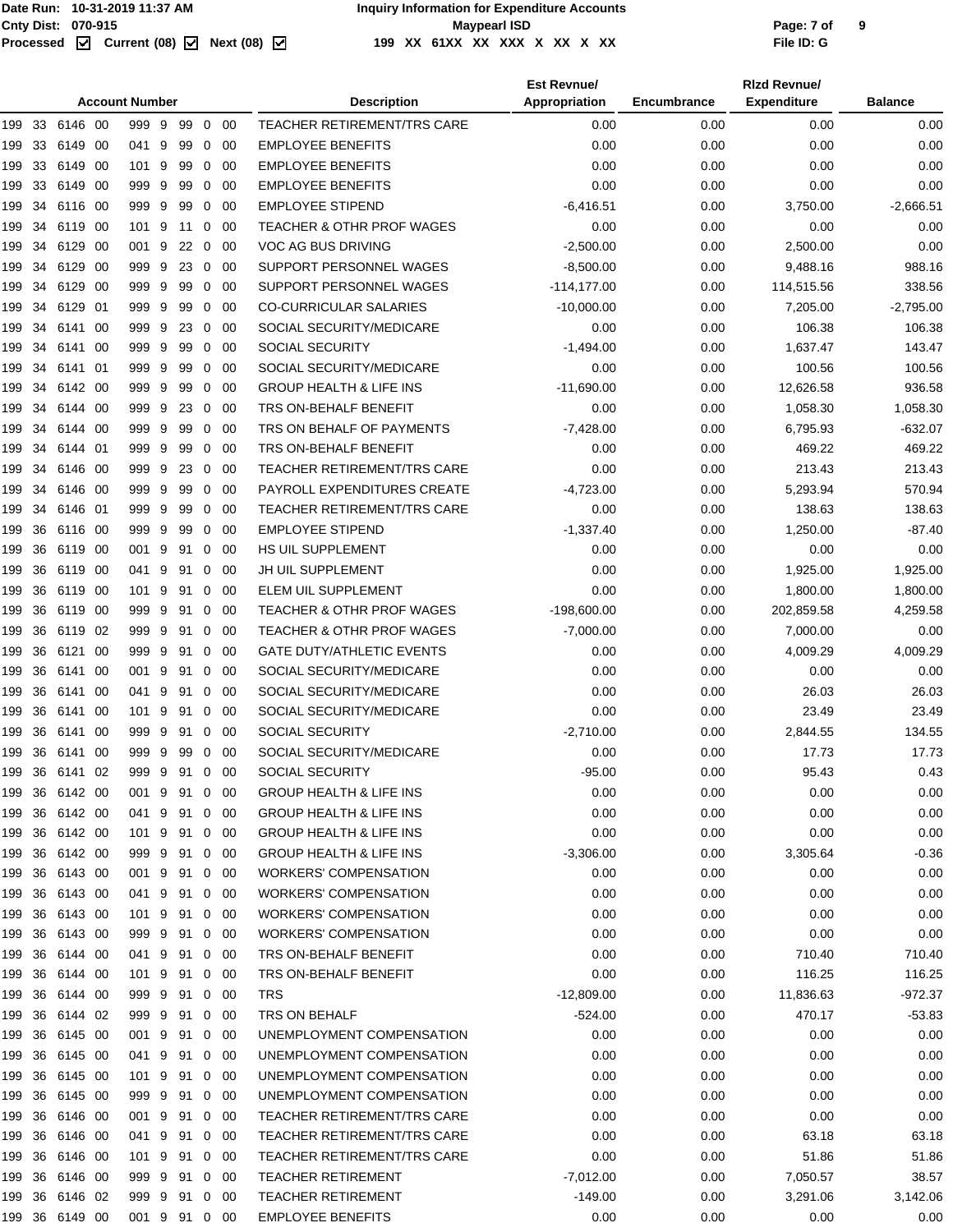|        | <b>Account Number</b> |                |      |               |   |         |                |             | <b>Description</b>                   | <b>Est Revnue/</b><br>Appropriation | Encumbrance | <b>Rizd Revnue/</b><br><b>Expenditure</b> | <b>Balance</b> |
|--------|-----------------------|----------------|------|---------------|---|---------|----------------|-------------|--------------------------------------|-------------------------------------|-------------|-------------------------------------------|----------------|
|        |                       |                |      |               |   |         |                |             |                                      |                                     |             |                                           |                |
| 199    | 36                    | 6149 00        |      | 041 9         |   | 91      | $\overline{0}$ | -00         | <b>EMPLOYEE BENEFITS</b>             | 0.00                                | 0.00        | 0.00                                      | 0.00           |
| 199    | 36                    | 6149           | -00  | 101 9         |   | 91      | $\mathbf{0}$   | -00         | <b>EMPLOYEE BENEFITS</b>             | 0.00                                | 0.00        | 0.00                                      | 0.00           |
| 199    | 36                    | 6149           | - 00 | 999 9         |   | 91      | $\mathbf{0}$   | -00         | <b>EMPLOYEE BENEFITS</b>             | 0.00                                | 0.00        | 0.00                                      | 0.00           |
| 199    | 41                    | 6116 00        |      | 750 9         |   | 99      | $\mathbf{0}$   | 00          | <b>EMPLOYEE STIPEND</b>              | $-5.674.14$                         | 0.00        | 2,250.00                                  | $-3,424.14$    |
| 199    | 41                    | 6119 00        |      | 701 9         |   | 99      | $\mathbf{0}$   | -00         | TEACHER & OTHR PROF WAGES            | $-134,600.00$                       | 0.00        | 134,600.00                                | 0.00           |
| 199    | 41                    | 6119           | -01  | 701 9         |   | 99      | $\mathbf 0$    | -00         | <b>TEACHER &amp; OTHR PROF WAGES</b> | 0.00                                | 0.00        | 0.00                                      | 0.00           |
| 199    | 41                    | 6129 01        |      | 701 9         |   | 99      | $\mathbf{0}$   | -00         | SUPPORT PERSONNEL WAGES              | $-60,600.00$                        | 0.00        | 61,341.58                                 | 741.58         |
| 199    | 41                    | 6141           | - 00 | 701 9         |   | 99      |                | $0\quad 00$ | <b>SOCIAL SECURITY</b>               | $-1,710.00$                         | 0.00        | 1,668.35                                  | $-41.65$       |
| 199    | 41                    | 6141 00        |      | 750 9         |   | 99      | $\mathbf{0}$   | -00         | SOCIAL SECURITY/MEDICARE             | 0.00                                | 0.00        | 31.56                                     | 31.56          |
| 199    | 41                    | 6141 01        |      | 701 9         |   | 99      | $\mathbf{0}$   | -00         | SOCIAL SECURITY                      | $-870.00$                           | 0.00        | 880.78                                    | 10.78          |
| 199    | 41                    | 6142 00        |      | 701 9         |   | 99      | $\mathbf{0}$   | -00         | <b>GROUP HEALTH &amp; LIFE INS</b>   | $-3,306.00$                         | 0.00        | 3,305.64                                  | $-0.36$        |
| 199    | 41                    | 6142 01        |      | 701 9         |   | 99      | $\mathbf{0}$   | -00         | <b>GROUP HEALTH &amp; LIFE INS</b>   | $-6.00$                             | 0.00        | 5.64                                      | $-0.36$        |
| 199    | 41                    | 6144 00        |      | 701 9         |   | 99      | $\mathbf{0}$   | -00         | TRS ON-BEHALF BENEFIT                | $-5,590.00$                         | 0.00        | 5,654.01                                  | 64.01          |
| 199    | 41                    | 6144 01        |      | 701 9         |   | 99      |                | $0\quad 00$ | <b>TRS ON BEHALF</b>                 | $-4,830.00$                         | 0.00        | 4,391.63                                  | -438.37        |
| 199    | 41                    | 6146 00        |      | 701 9         |   | 99      | $\mathbf{0}$   | 00          | <b>TEACHER RETIREMENT</b>            | $-7,117.00$                         | 0.00        | 6,965.53                                  | $-151.47$      |
| 199    | 41                    | 6146 01        |      | 701 9         |   | 99      | $\mathbf{0}$   | -00         | <b>TEACHER RETIREMENT/TRS CARE</b>   | $-1,350.00$                         | 0.00        | 1,366.74                                  | 16.74          |
| 199 51 |                       | 6116 00        |      | 999 9         |   | 99      | $\mathbf{0}$   | 00          | <b>EMPLOYEE STIPEND</b>              | $-16,000.00$                        | 0.00        | 15,500.00                                 | $-500.00$      |
| 199    | 51                    | 6128           | -00  | 999 9         |   | 99      | 0              | -00         | EXTRA DUTY PAY / OVERTIME            | $-207,508.00$                       | 0.00        | 194,729.84                                | $-12,778.16$   |
| 199    | -51                   | 6129           | - 00 | 999 9         |   | 00      | $\mathbf{0}$   | 00          | <b>OVERTIME</b>                      | $-20,000.00$                        | 0.00        | 0.00                                      | $-20,000.00$   |
| 199    | 51                    | 6129 00        |      | 999 9         |   | 99      | 0              | 00          | SUPPORT PERSONNEL WAGES              | $-212,272.00$                       | 0.00        | 226,509.99                                | 14,237.99      |
|        |                       |                |      |               |   |         |                |             |                                      |                                     |             |                                           |                |
| 199 51 |                       | 6141 00        |      | 999           | 9 | 99      | 0              | 00          | <b>SOCIAL SECURITY</b>               | $-5,534.00$                         | 0.00        | 5,693.24                                  | 159.24         |
| 199 51 |                       | 6142 00        |      | 999           | 9 | 99      | $\mathbf{0}$   | 00          | <b>GROUP HEALTH &amp; LIFE INS</b>   | $-19,885.00$                        | 0.00        | 21,537.42                                 | 1,652.42       |
| 199    | 51                    | 6143 00        |      | 999 9         |   | 99      | $\mathbf{0}$   | 00          | <b>WORKMENS COMPENSATION</b>         | $-22,216.69$                        | 0.00        | 22,216.69                                 | 0.00           |
| 199    | 51                    | 6144 00        |      | 999 9         |   | 99      | 0              | -00         | TRS ON BEHALF OF PAYMENTS            | $-30,466.00$                        | 0.00        | 27,785.14                                 | $-2,680.86$    |
| 199 51 |                       | 6146 00        |      | 999           | 9 | 99      | $\mathbf{0}$   | 00          | PAYROLL EXPENDITURES CREATE          | $-20,665.00$                        | 0.00        | 21,946.84                                 | 1,281.84       |
| 199 51 |                       | 6149 00        |      | 999 9         |   | 99      | $\overline{0}$ | -00         | <b>EMPLOYEE BENEFITS</b>             | $-25,435.42$                        | 0.00        | 0.00                                      | $-25,435.42$   |
| 199 52 |                       | 6116 00        |      | 999 9         |   | 99      | $\mathbf 0$    | 00          | <b>EMPLOYEE STIPENDS</b>             | $-1,750.00$                         | 0.00        | 1,750.00                                  | 0.00           |
| 199 52 |                       | 6119 00        |      | 999 9         |   | 99      | $\mathbf{0}$   | 00          | DIRECTOR OF SECURITY AND SAFET       | $-71,000.00$                        | 0.00        | 70,966.67                                 | $-33.33$       |
|        |                       | 199 52 6129 00 |      | 999 9         |   | 23      | 0              | -00         | <b>SPED MONITOR SALARY</b>           | $-4,856.00$                         | 0.00        | 4,530.05                                  | $-325.95$      |
| 199    | 52                    | 6129           | -00  | 999 9         |   | 99      | 0              | -00         | SUPPORT PERSONNEL WAGES              | $-3,993.00$                         | 0.00        | 4,282.83                                  | 289.83         |
| 199 52 |                       | 6141           | -00  | 999 9         |   | 23      | 0              | -00         | SOCIAL SECURITY/MEDICARE             | 0.00                                | 0.00        | 60.78                                     | 60.78          |
|        |                       | 199 52 6141 00 |      | 999 9         |   | 99      |                | $0\quad 00$ | SOCIAL SECURITY/MEDICARE             | $-984.00$                           | 0.00        | 1,080.98                                  | 96.98          |
|        |                       | 199 52 6142 00 |      | 999 9         |   | 99      | $\mathbf{0}$   | -00         | GROUP HEALTH & LIFE INS              | $-3,311.00$                         | 0.00        | 4,407.99                                  | 1,096.99       |
|        |                       | 199 52 6144 00 |      | 999 9         |   | 23 0 00 |                |             | TRS ON-BEHALF BENEFIT                | 0.00                                | 0.00        | 546.92                                    | 546.92         |
|        |                       | 199 52 6144 00 |      | 999 9         |   | 99      |                | $0\quad00$  | TRS ON-BEHALF BENEFIT                | $-4,449.00$                         | 0.00        | 4,327.36                                  | $-121.64$      |
|        |                       | 199 52 6146 00 |      | 999 9         |   | 23      |                | $0\quad 00$ | <b>TEACHER RETIREMENT/TRS CARE</b>   | 0.00                                | 0.00        | 101.95                                    | 101.95         |
|        |                       | 199 52 6146 00 |      | 999 9         |   | 99      |                | $0\quad 00$ | TEACHER RETIREMENT/TRS CARE          | $-2,657.00$                         | 0.00        | 2,915.00                                  | 258.00         |
|        |                       | 199 53 6112 00 |      | 999 9         |   | 99      |                | $0\quad00$  | <b>CLERICAL SUBSTITUTE</b>           | 0.00                                | 0.00        | 2,040.00                                  | 2,040.00       |
| 199 53 |                       | 6116 00        |      | 999 9         |   | 99      |                | $0\quad 00$ | <b>EMPLOYEE STIPEND</b>              | $-6,998.58$                         | 0.00        | 6,500.00                                  | $-498.58$      |
|        |                       | 199 53 6119 00 |      | 001 9         |   | 99      |                | $0\quad 00$ | TEACHER & OTHR PROF WAGES            | 0.00                                | 0.00        | 0.00                                      | 0.00           |
|        |                       | 199 53 6119 00 |      | 999 9         |   | 11      |                | $0\quad 00$ | TEACHER & OTHR PROF WAGES            | $-79,670.00$                        | 0.00        | 80,062.75                                 | 392.75         |
| 199 53 |                       | 6119 00        |      | 999 9         |   | 99      |                | $0\quad 00$ | TEACHER & OTHR PROF WAGES            | 0.00                                | 0.00        | 4,666.67                                  | 4,666.67       |
|        |                       | 199 53 6129 00 |      | 750 9         |   | 22      |                | 9 00        | SUPPORT PERSONNEL WAGES              | 0.00                                | 0.00        | 20,800.00                                 | 20,800.00      |
|        |                       | 199 53 6129 00 |      | 750 9         |   | 99      |                | $0\quad00$  | SUPPORT PERSONNEL WAGES              | $-179,634.00$                       | 0.00        | 153,832.67                                | $-25,801.33$   |
| 199 53 |                       | 6141 00        |      | 750 9         |   | 99      |                | $0\quad 00$ | PAYROLL EXPENDITURES CREATE          | $-2,369.00$                         | 0.00        | 2,300.80                                  | $-68.20$       |
|        |                       | 199 53 6141 00 |      | 999 9         |   | 11      |                | $0\quad 00$ | SOCIAL SECURITY/MEDICARE             | $-1,052.00$                         |             |                                           | 6.65           |
|        |                       |                |      |               |   |         |                |             |                                      |                                     | 0.00        | 1,058.65                                  |                |
|        |                       | 199 53 6141 00 |      | 999 9         |   | 99      |                | $0\quad 00$ | SOCIAL SECURITY/MEDICARE             | 0.00                                | 0.00        | 187.40                                    | 187.40         |
| 199 53 |                       | 6142 00        |      | 750 9         |   | 99      |                | $0\quad 00$ | <b>GROUP HEALTH &amp; LIFE INS</b>   | $-3,328.00$                         | 0.00        | 3,327.73                                  | $-0.27$        |
| 199 53 |                       | 6142 00        |      | 999 9         |   | 11      |                | $0\quad 00$ | <b>GROUP HEALTH &amp; LIFE INS</b>   | $-3,306.00$                         | 0.00        | 3,305.64                                  | $-0.36$        |
|        |                       | 199 53 6142 00 |      | 999 9         |   | 99      |                | $0\quad00$  | <b>GROUP HEALTH &amp; LIFE INS</b>   | 0.00                                | 0.00        | 0.47                                      | 0.47           |
|        |                       | 199 53 6143 00 |      | 999 9         |   | 99      |                | $0\quad 00$ | <b>WORKERS' COMPENSATION</b>         | 0.00                                | 0.00        | 1,934.00                                  | 1,934.00       |
|        |                       | 199 53 6144 00 |      | 750 9         |   | 99      |                | $0\quad 00$ | TRS ON BEHALF OF PAYMENTS            | $-14,461.00$                        | 0.00        | 13,449.35                                 | $-1,011.65$    |
|        |                       | 199 53 6144 00 |      | 999 9         |   | 11      |                | $0\quad 00$ | TRS ON-BEHALF BENEFIT                | $-4,944.00$                         | 0.00        | 4,502.64                                  | $-441.36$      |
|        |                       | 199 53 6144 00 |      | 999 9         |   | 99      |                | $0\quad 00$ | TRS ON-BEHALF BENEFIT                | 0.00                                | 0.00        | 51.07                                     | 51.07          |
|        |                       | 199 53 6145 00 |      | 999 9 99 0 00 |   |         |                |             | UNEMPLOYMENT COMPENSATION            | 0.00                                | 0.00        | 0.00                                      | 0.00           |